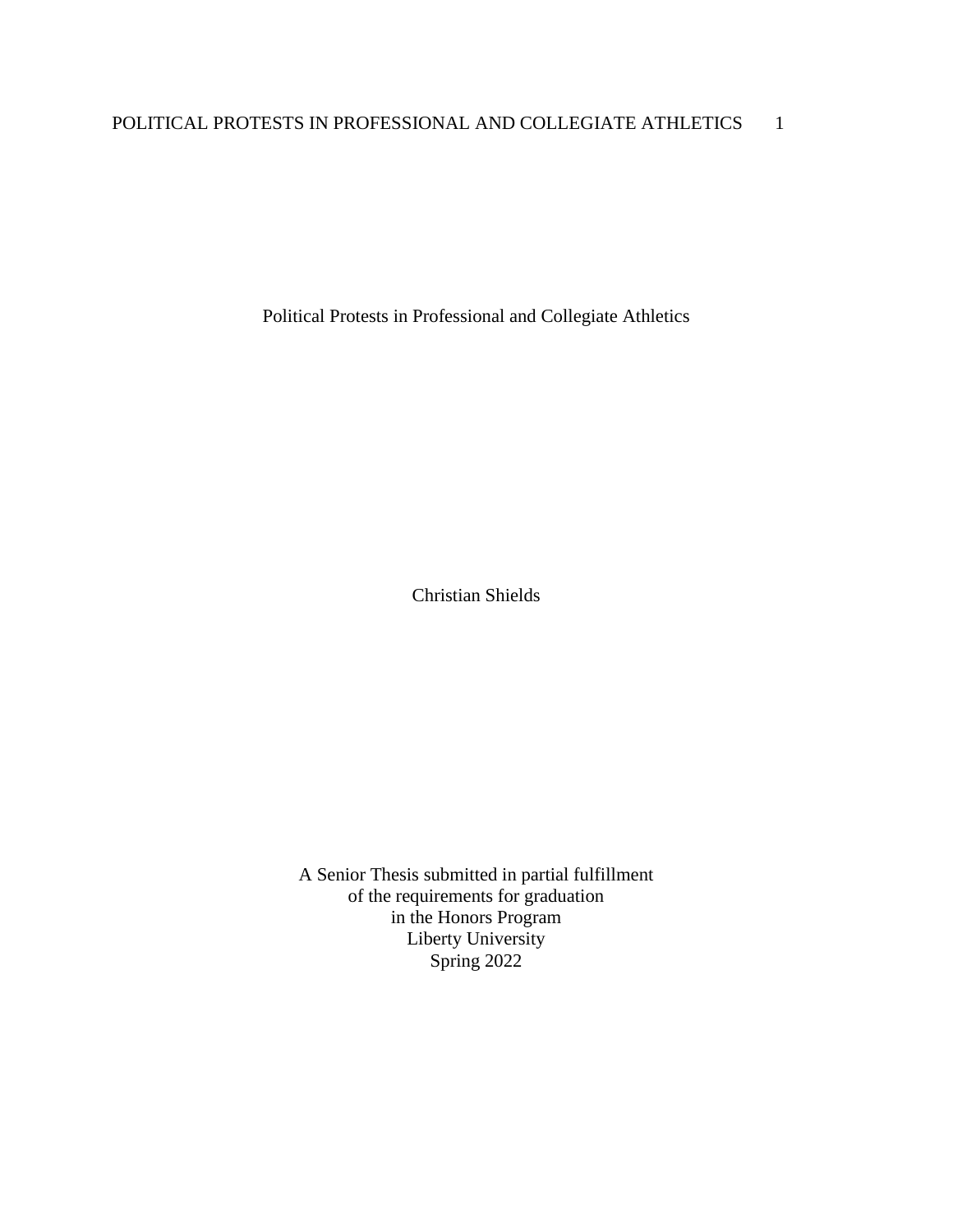Sports are an integral part of American culture. In recent years, however, athletics have been increasingly intertwined with political discussion. This includes several important political discussions such as social justice, gender equality and others. While this phenomenon has been primarily seen at the professional level, collegiate athletics have also begun to mingle with political discourse. An analysis of both professional and collegiate athletic protests showed a better understanding of why politics have become prevalent in athletics as well as an opportunity to decide whether such practices in sports should be encouraged. First, the history of political protest in both college and professional sports provided context for contemporary protests. Next, these current protests were examined. Information was given about how governing bodies at large handle these protests. After that, examples of athletes who refused to protest looked at how some of these athletes were treated for their actions. Social justice is not the only hotly contested debate occurring in sports; there is a list of several other athlete protests regarding the topics of vaccine mandates, NIL and gender equality, the opinions of coaches regarding player protest, why athletes may feel empowered to protest, and what effect such political protesting may be having on sports' viewership ratings.

 *Keywords*: national anthem, protest, NCAA, sports,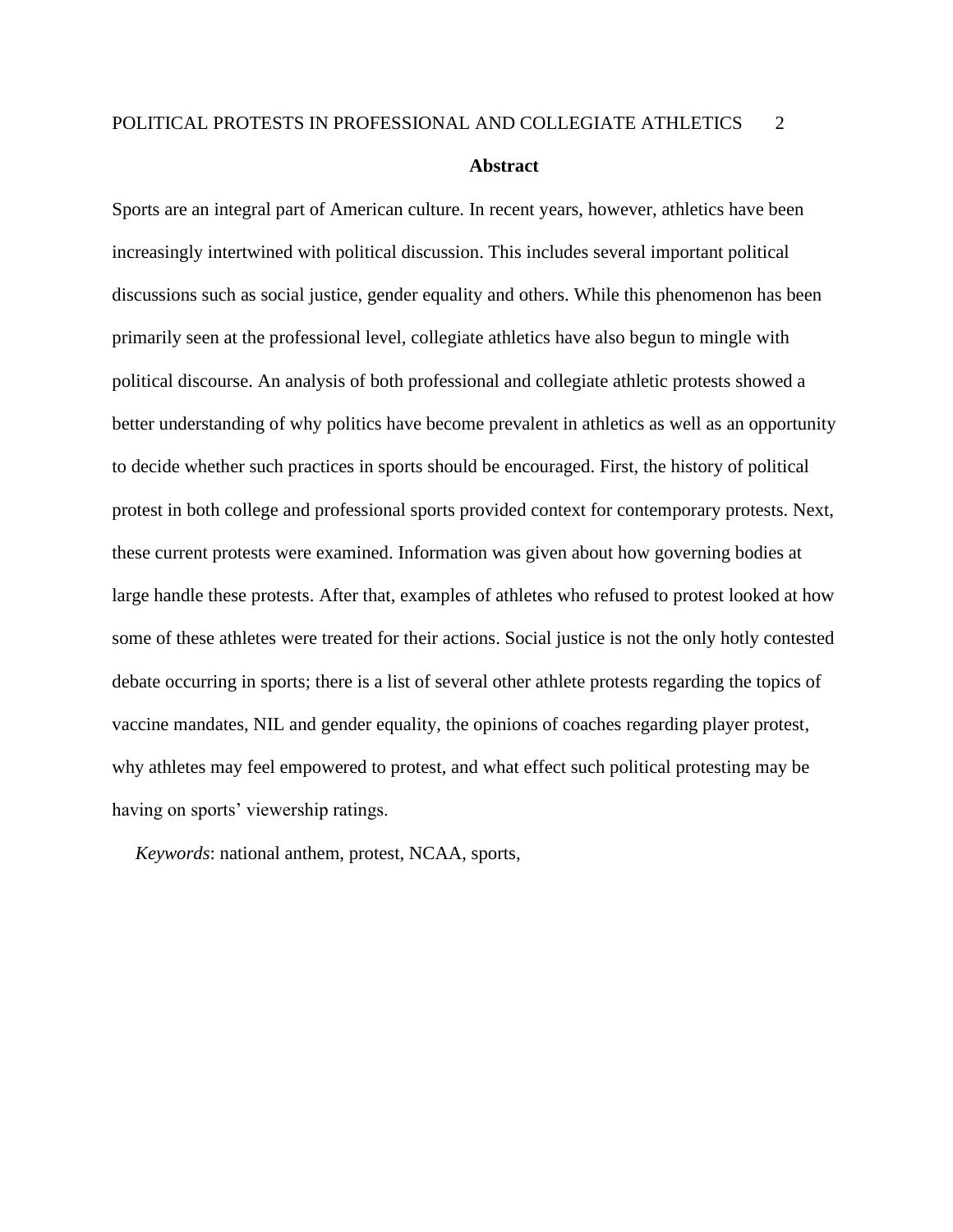#### **Political Protests in Collegiate Athletics**

Sports have always been crucial to American culture. Whether it is at the recreational, high school, collegiate or professional level; Americans love sports. This includes those who watch in person, watch on the television or actively participate in sports. However, one controversial issue that has arisen in recent years in relation to professional athletics is its increasing willingness to involve itself in political discussion. While American sports have always had some level of political discourse, recent years have seen a massive increase in organizations and even individual athletes speaking up about issues they believe to be crucial, whether through protests or expressing their opinions. The response to this has been mixed, with some claiming that politics and sports should remain separate, and others calling for more athletes to speak out. In addition, this phenomenon has not limited itself to one sphere of athletics but has trickled down from the professional level to collegiate athletics. College athletes are more and more frequently following in the footsteps of their professional counterparts. To properly understand how collegiate athletics have become integrated in political discussion, one must have a solid overview of the politization of both professional and collegiate sports.

#### **History of Politics in Sports**

#### **History of Protesting in Professional Sport**

Protesting is not a new concept for American professional sports, but one that has been prevalent for centuries. Professional sports have often provided avenues for athletes to protest. Shannon Ryan (2020) listed some examples of these protests. In 1959, Elgin Baylor refused to play for the Minneapolis Lakers during a game in West Virginia because he was racially discriminated against at a restaurant. Bill Russell followed Baylor's example two years later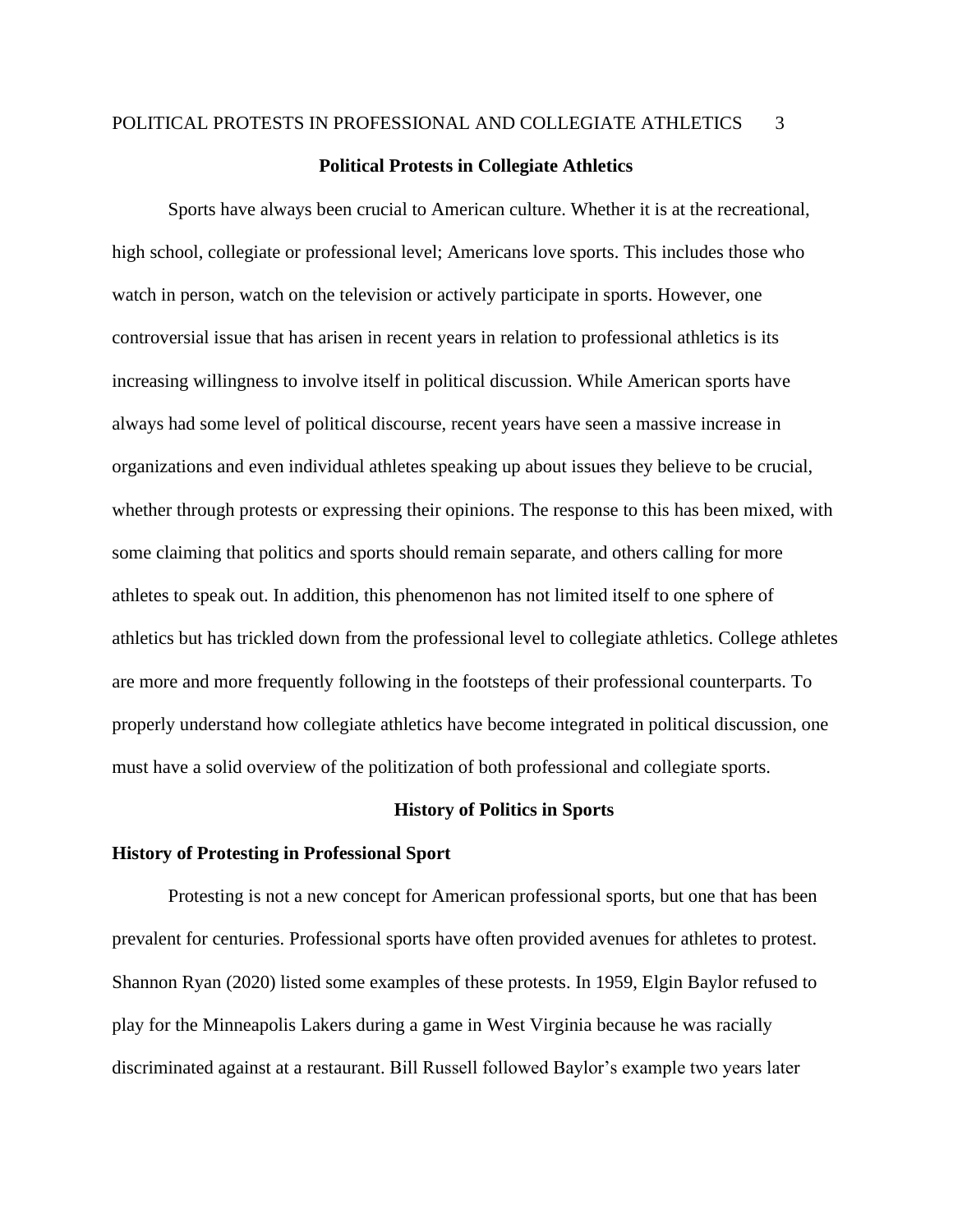when he and the black athletes from both the Boston Celtics and St. Louis Hawks boycotted a game because of unfair racial treatment. Ryan cited Russell, who stated, "We've got to show our disapproval of this kind of treatment or else the status quo will prevail" (Ryan, 2020, para. 8). Both examples were professional black athletes refusing to compete because they were treated unfairly. In 1965, black athletes in the AFL decided against playing in the All-Star Game in New Orleans because they were mistreated in the city, and the game was moved to Houston, Texas. Muhammed Ali, a boxing legend, was convicted of draft evasion because he did not support the Vietnam War and as a result was revoked of his heavyweight title. His case reached the Supreme Court, and his conviction was overturned. Yet even though Ali's conviction was overturned, it still marked an important instance of athletes involving themselves in other social issues.

One of the most prominent examples of sports protest was performed by Tommie Smith and John Carlos. These two men raised their fists during the national anthem at the 1968 Olympics in Mexico City and were expelled from the games as a result (Ryan, 2020). Richard O. Davies (2017) cited Carlos who stated, "Tommie and I were just telling them that black people and minority people were tired of what was taking place in the US and all over the world… The press and TV blew it all out of proportion" (pp. 317-318). Carlos and Smith suffered major consequences for their decision to protest. Another athlete, Billy Jean King, played tennis and orchestrated equal pay for female athletes in the sport by threatening to boycott the U.S. Open in 1973 if women received lower rewards for the event than the men (Ryan, 2020). She fought for equality for men and women in the tennis world.

One final example of athletic protests in the past is Mahmoud Abdul-Rauf, a player for the Denver Nuggets. In 1996, he knelt for the national anthem and received a one-game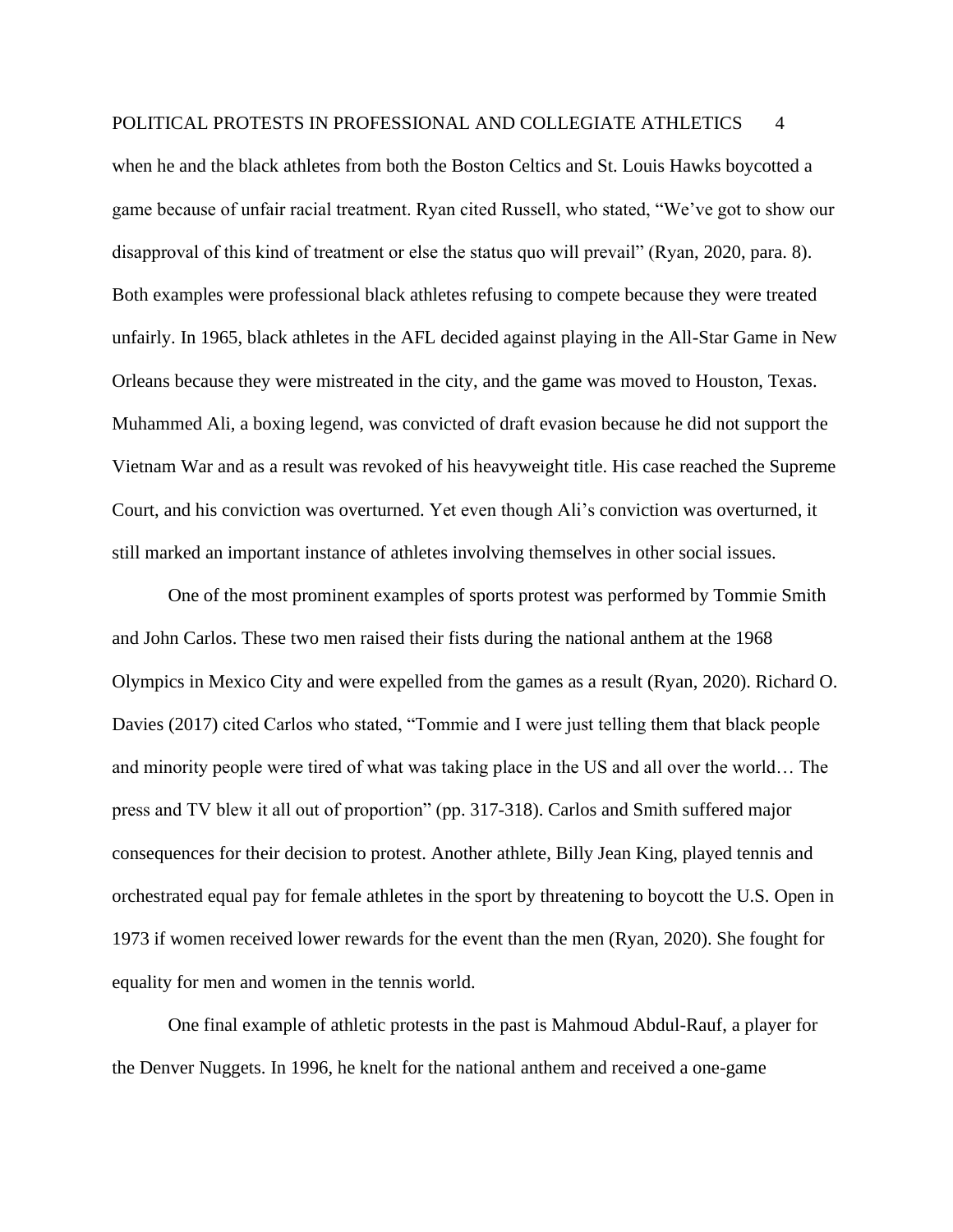suspension. He later compromised by standing in prayer during the anthem (Ryan, 2020). Jesse Washington (2016) noted that despite being one of the best players on the team (averaging almost 20 points a game), he was traded in the offseason to the Sacramento Kings and lost his starting position. During an interview, Abdul-Rauf said,

It's priceless to know that I can go to sleep knowing that I stood to my principles.

Whether I go broke, whether they take my life, whatever it is, I stood on principles. To

me, that is worth more than wealth and fame. (Washington, 2016, para. 3) Abdul-Rauf set an example that many would follow in the future. By studying these past examples of athletic protests and entanglement with politics, one can have better context for current protests.

#### **Historical Collegiate Protests**

Just like many of their counterparts in professional leagues, collegiate athletes have attempted to use their platforms to shine light on social injustice. As is the case with protests at the professional level, collegiate protests are not a new issue but one that has been evident for decades.

Perhaps one of the most crucial historical instances of collegiate protest in the United States can be seen in the Syracuse Eight. The Syracuse Eight was a group of nine football players for Syracuse University who fought for equality for all players on the team (Syracuse University, 2022). William C. Roden (2006) stated that the reason for the incorrect labelling of eight players instead of nine is that one player originally participated while injured and the news media never fixed the reporting error. The squad began by asking that the team hire an African American assistant coach as well as better treatment for players, but when this was not provided, the squad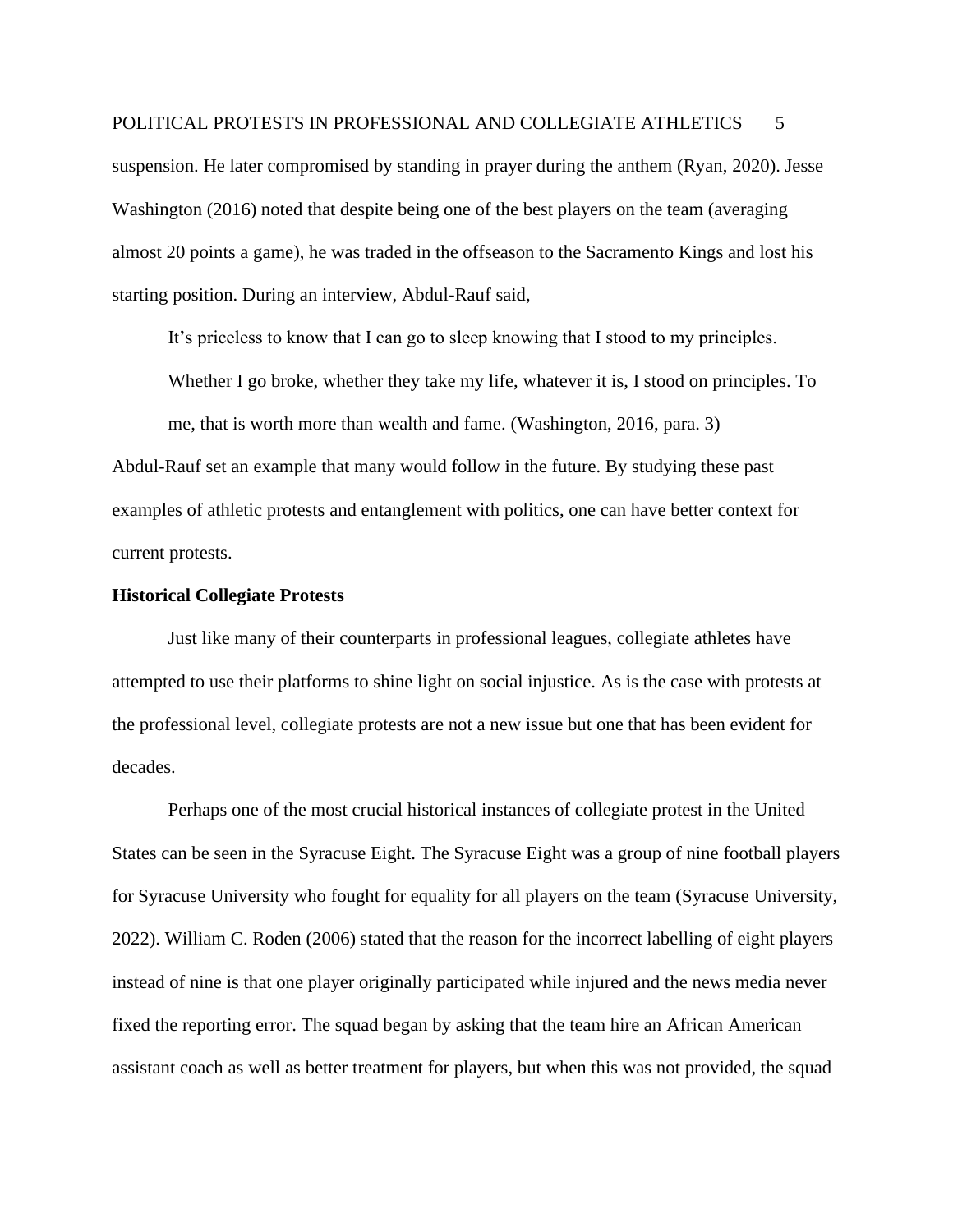began refusing to practice with the team. This protest began when they boycotted spring practices in 1970 and continued into the following season (Syracuse University, 2022). In August 1970, the players attempted to return to the team but were suspended because of the missed practices. The struggle continued between university staff and the players when the players refused to compete against the University of Kansas at home. This decision led to riots by other students at the school. Ultimately, it led to a full-scale investigation into the university's handling of racial issues which concluded in December and was determined in favor of the Syracuse Eight. The bravery of these nine young men brought positive change to the university. In 2006, the squad was invited back to the school to be honored for their sacrifices. These men who were formerly seen as troublemakers were later called heroes for refusing to bend to the pressure around them. They chose to do what they thought was right and stood by their beliefs.

#### **Contemporary Professional Protests**

#### **Kaepernick**

Protests and politics have become a major influence in contemporary sports. The most obvious of these is the kneeling during the playing of the national anthem. This trend increased with San Francisco 49ers quarterback Colin Kaepernick. During the 2016 NFL season, Kaepernick refused to stand for the anthem. Michael Serazio and Emily Thorston (2019) noted that Kaepernick sat for part of the season, then switched to kneeling, stating police brutality and racism as his reasons for not standing. This polarized the nation, as some believed it was his First Amendment right to speak freely about issues he cared about while others believed that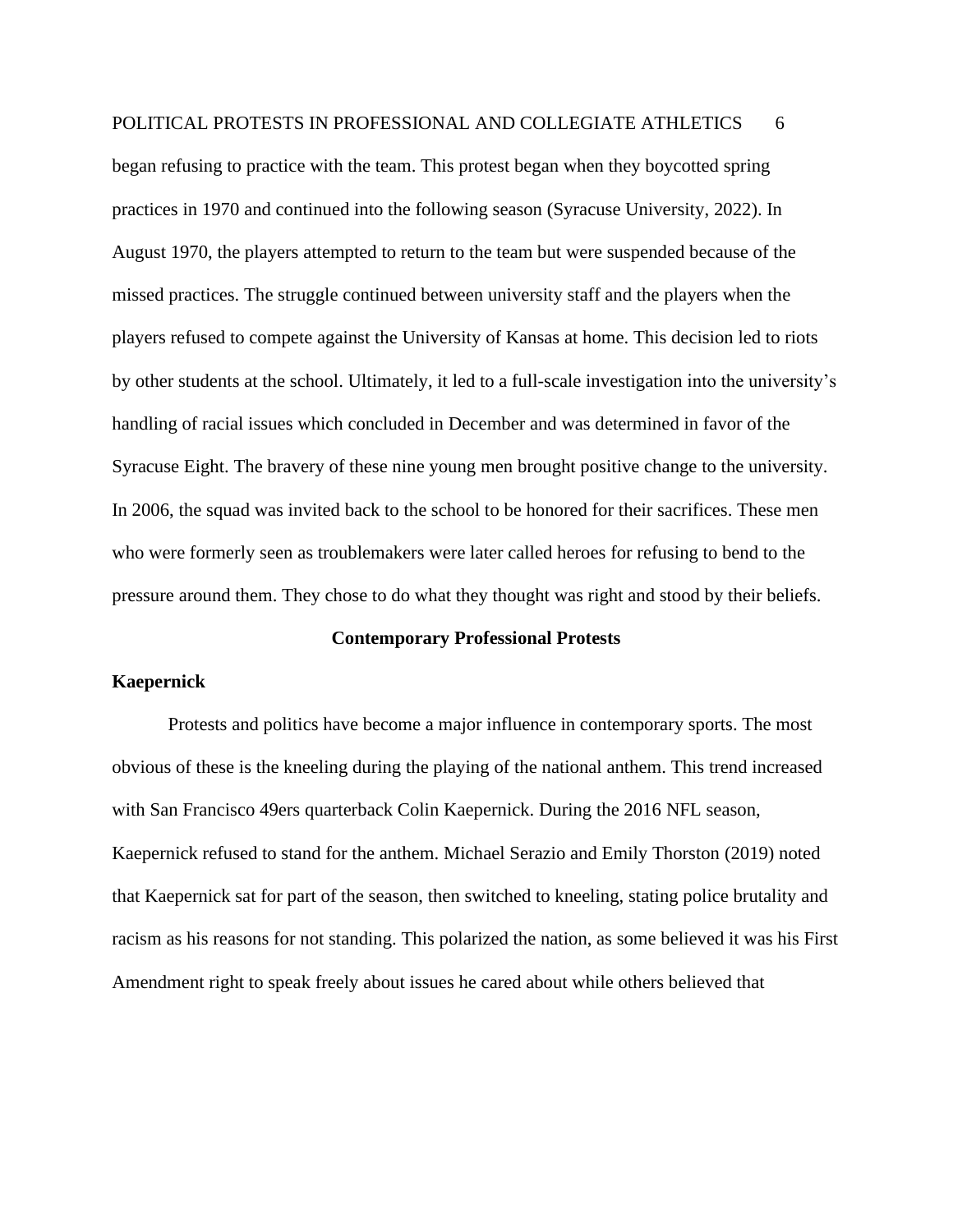# POLITICAL PROTESTS IN PROFESSIONAL AND COLLEGIATE ATHLETICS 7 Kaepernick disrespected the country in his protest. Steve Wyche (2020), writer for NFL.com, cited Kaepernick saying,

I am not going to stand up to show pride in a flag for a country that oppresses black people and people of color. To me, this is bigger than football and it would be selfish on my part to look the other way. There are bodies in the street and people getting paid leave and getting away with murder. (Wyche, 2020, para. 3)

Regardless of public opinion, Kaepernick had started a movement. Throughout the next few years, players in many different sports leagues followed his example. This included the NBA, NCAA, WNBA and the presenters of the ESPYs (Serazio & Thorston, 2019).

The movement became so large that even the former president of the United States commented on the subject. In a rally in Alabama, Former President Trump stated that he viewed the kneeling protest as a direct attack on America. Trump said, "Wouldn't you love to see one of the NFL owners, when someone disrespects our flag, to say, 'get that son of a \*\*\*\*\* off the field right now. Out. He's fired. He's fired!'" (*USA Today*, 2017, para. 6). This further infuriated the players and at the following games more players knelt. It also further instigated the debate with citizens across the country siding with either the athletes or the president. Trump also refused the Philadelphia Eagles their customary White House visit following their historic first Super Bowl (Tucker, 2018).

Despite Kaepernick's success at starting a movement, he did not have a successful NFL career. After the 2016 season, Kaepernick was unable to sign to a team and Kaepernick argued that he was unfairly treated because of his protests (Serazio & Thorston, 2019). As of March 2022, Kaepernick has been unsuccessful in his attempts to secure a spot on a roster. He has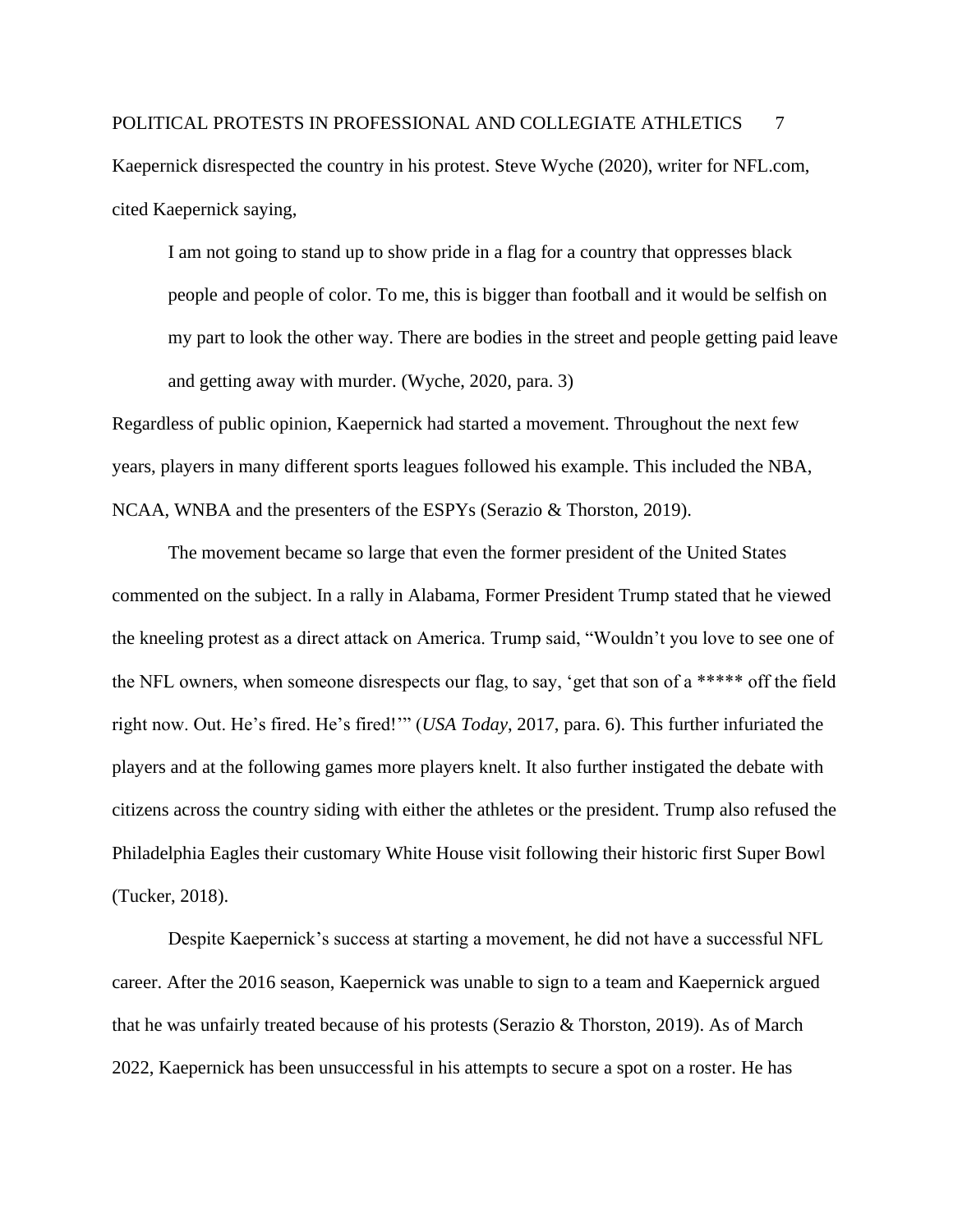participated in several workouts with NFL players as well as spoken with Seahawks Head Coach Pete Carroll, but has not signed with any teams as of March 2022 (Breech, 2022). The possibility of his return remains; however, time will tell whether any team decides to give him a chance. While some argue that he is being treated unfairly because of his outspoken beliefs, others believe that Kaepernick is merely not good enough anymore to be on an NFL team. NFL Commissioner Roger Goodell actually apologized to Kaepernick in 2020, saying "I wish we had listened earlier, Kaep, to what you were kneeling about and what you were trying to bring attention to. We had invited him in several times to have the conversation, to have the dialogue. I wish we had the benefit of that, we never did. We would have benefited from that, absolutely" (Selbe, 2020, para. 3). Despite this sentiment from the head of the NFL, the quarterback has still been unable to find a place on an NFL roster as of March 2022. General managers may be willing to take risks with bad publicity if the player is talented enough to outweigh public outcry, but if they determine that Kaepernick will not be a significant asset to the team, it is possible that they do not want to take the gamble of bad publicity.

#### **Lebron James**

Kaepernick is not the only athlete who has been outspoken in recent years about politics. Lebron James, often debated as the greatest NBA player ever, has not shied away from sharing his own political opinions. Howard Bryant (2018) argued that this materialized in his criticism of President Trump. As a result of the critique, he was told to "'shut up and dribble'" by Laura Ingraham, a host on Fox News (Bryant, 2018, p. 62). This echoes the arguments often made by those who argue that sports and politics should remain separate.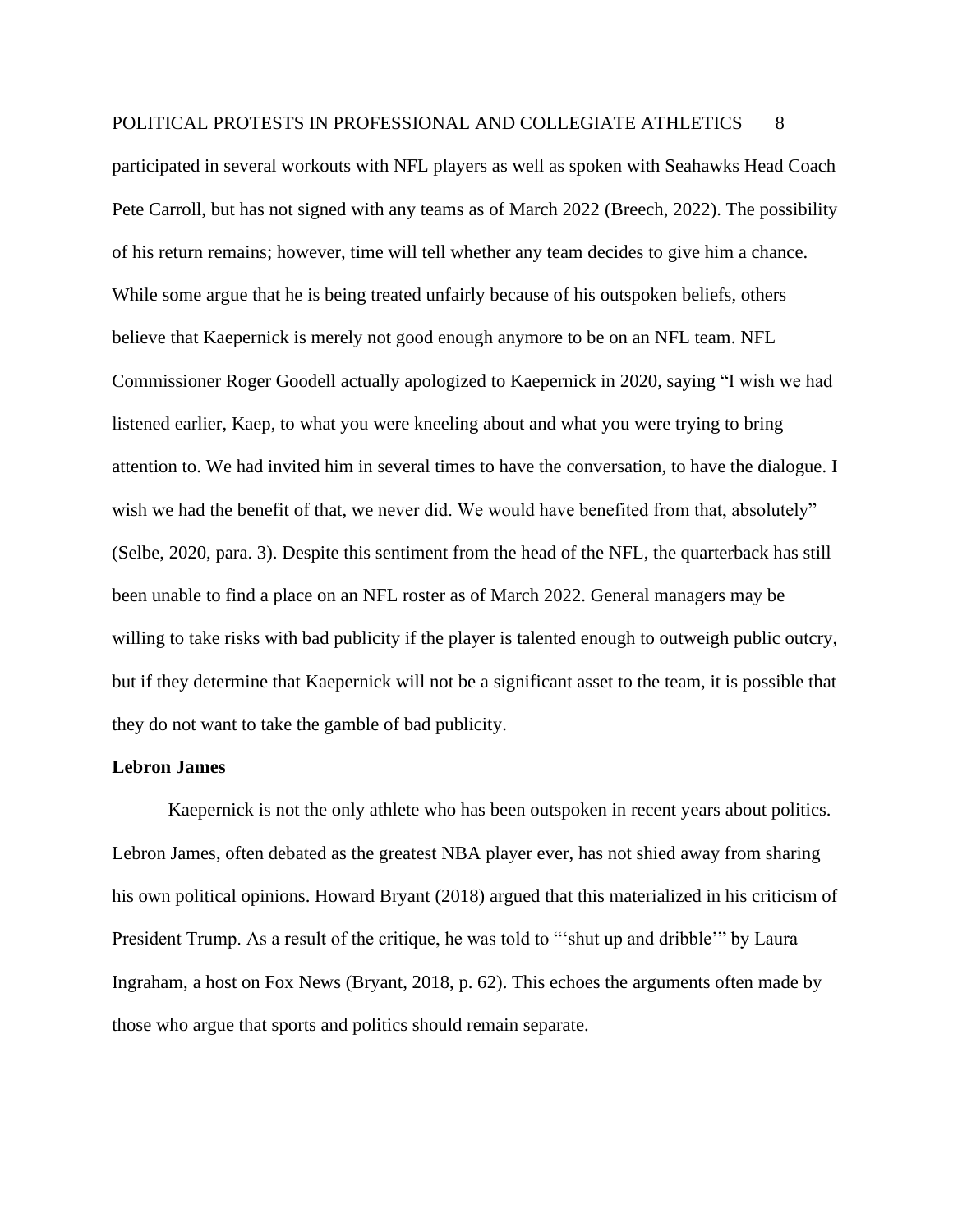### POLITICAL PROTESTS IN PROFESSIONAL AND COLLEGIATE ATHLETICS 9 **Megan Rapinoe**

One final example of a contemporary professional athlete engaging in political protests is Megan Rapinoe. Rapinoe is a member of the United States Women's National Soccer Team and has faced her own set of criticism related to protesting during the national anthem. According to Dies Bieler (2019) Rapinoe originally knelt for the national anthem in 2016 in solidarity with Kaepernick. This changed when the USSF began requiring athletes to stand for the national anthem in 2017, a rule that Rapinoe followed until the USSF repealed the decision in 2021 (Carlisle, 2021). After the announcement of the change, Rapinoe did kneel at the beginning of Team USA's contest against Sweden in the 2021 Olympics, however, this occurred immediately before kickoff and not during the national anthem (Associated Press, 2021).

#### **Rise of "Black Lives Matter" in Professional Sport**

Political protesting does not only occur with individual athletes. Large scale protest arose following the deaths of several black men at the hands of police over the summer of 2020. With these deaths came the rise of the controversial Black Lives Matter movement that fights to end racial injustice. Lutz and Paul (2020) reported that the Milwaukee Bucks decided to sit out of a playoff game against the Orlando Magic on August 26 after the shooting of Jacob Blake, sparking a leaguewide protest in which every game scheduled for that day was postponed. That same day, the MLB's Seattle Mariners and Milwaukee Brewers postponed their games and the WNBA postponed all of its matchups. The NBA also painted the slogan "Black Lives Matter" on the basketball courts during the 2020 NBA Playoffs.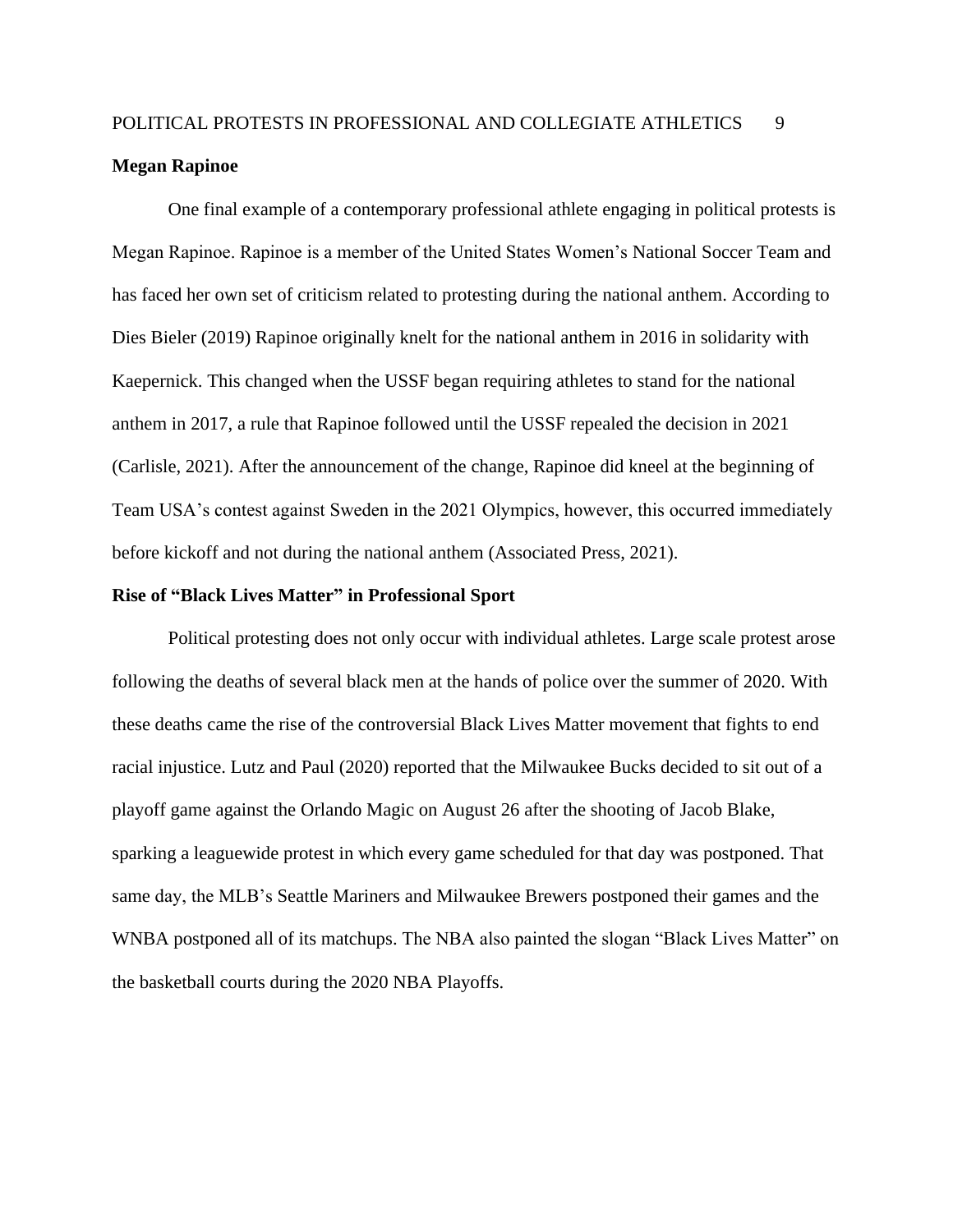#### **Contemporary Collegiate Protests**

#### **East Tennessee State and the National Anthem**

Many collegiate athletes since the Syracuse Eight have involved themselves in political and social protests and often imitate the protests done by their professional counterparts. One example of this is East Tennessee State University's (ETSU) basketball team, who knelt during the national anthem in February 2021. Much like Kaepernick's protests, this decision was met with mixed responses, with many republican politicians arguing that in doing so, the team disrespected the country. The Senate Republican Caucus for Tennessee sent a letter to the university, which said,

When (players) don the jersey of a Tennessee university, they step out of their personal roles and into the role of an ambassador for our state. We expect all those who walk onto the field of play representing our universities to also walk onto the field of play to show respect for our national anthem. (Allison, 2021, para. 7)

Some of the senators specified that as an individual, kneeling should be allowed, but not when that individual intentionally chooses to represent a given institution such as a public university. ETSU was not alone in choosing to protest that season. Gaydos (2021) reported that Ohio State, Drexel, Virginia Tech, Florida and Colgate all saw some players kneeling during the anthem in the first round of March Madness in 2021. This further integrated social justice into the sphere of athletics because of the sheer number of fans who watch March Madness. Young (2021) reported that 16.9 million viewers tuned into the men's championship game alone in 2021. Because of the enormous audience for such an event, the kneeling no doubt was seen by millions of fans.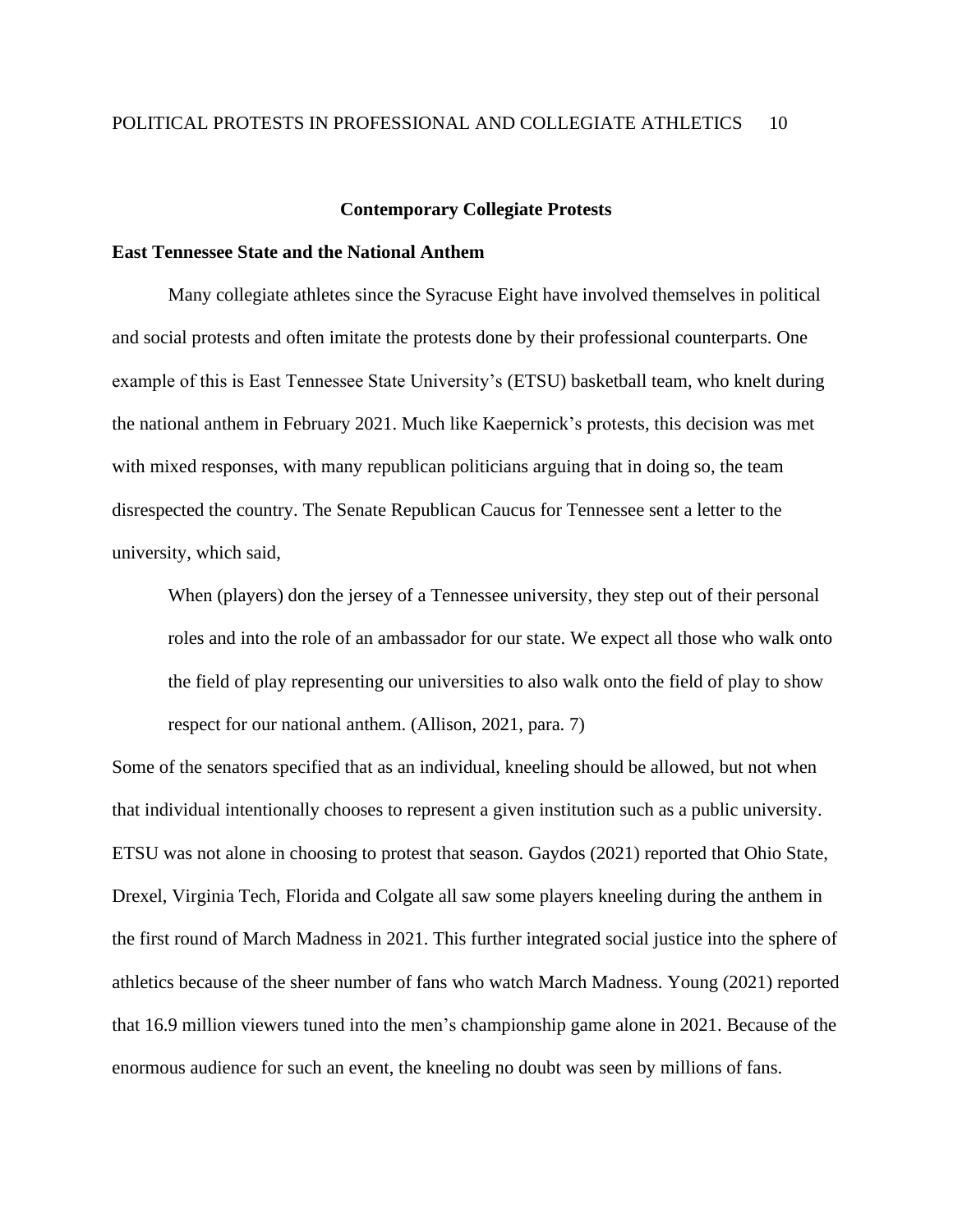### POLITICAL PROTESTS IN PROFESSIONAL AND COLLEGIATE ATHLETICS 11 **University of Michigan**

Another example of collegiate athletics merging with political discussion could be found at the University of Michigan. As the nation was being rocked by the Black Lives Matter movement following the death of George Floyd, many people took to different forms of protest in opposition to police brutality. Players from the Michigan football team as well as Michigan Football Head Coach Jim Harbaugh participated in a peaceful march in solidarity with Floyd and other members of the African-American community who died at the hands of police (Kercheval, 2020). Notably, the protest was also attended by several members of the local police department. After the event, the event organizer and former Wolverine Mahmoud Issa spoke about how the protest served the community and stated,

They wanted to make sure they could help out to make sure their connection (to the march) was known. It led everyone to come out to help. We all know there's unrest going on in the community. Everyone wants to do something, but they just don't know where to start. By starting this, it gave everyone an easy way to help out make a difference and get the message out. (Kercheval, 2020, para. 4)

While much has been said about national anthem protests, protests such as those done by Harbaugh and his team have met much less opposition than those who opted to kneel for the anthem. This may be considered a positive in the sense that it seems to be a healthy compromise but it may also be considered a negative by those yearning for more substantial reform. This may be because it does not garner the same level of media coverage. Perhaps the national anthem protests are intentionally divisive for the purpose of enacting change.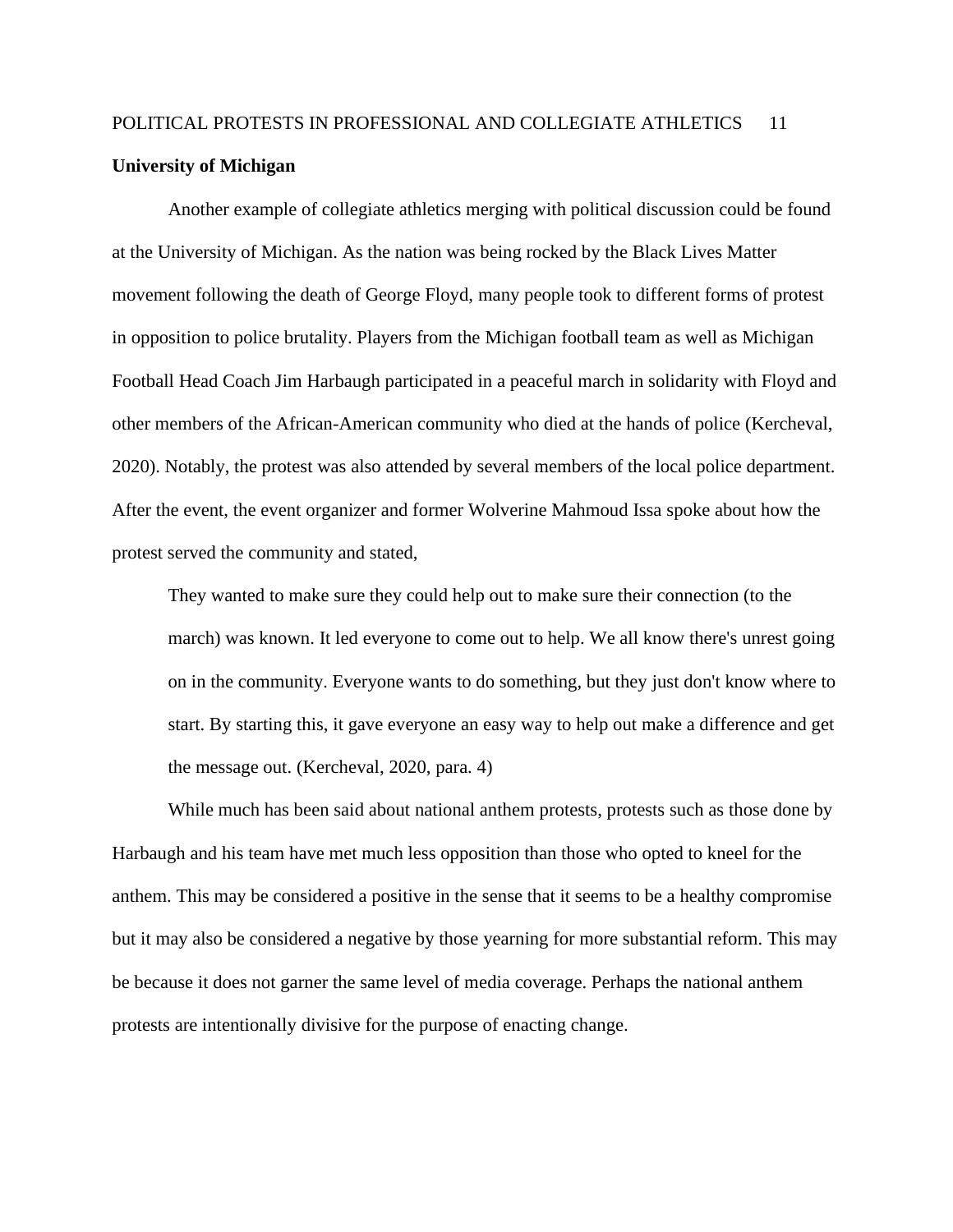# POLITICAL PROTESTS IN PROFESSIONAL AND COLLEGIATE ATHLETICS 12 **Collegiate Governing Bodies**

#### **BIG 10**

To judge the effectiveness of modern collegiate protests, one must gain a strong sense for how the NCAA and other governing bodies view protest. In 2020, Big 10 Commissioner Kevin Warren announced that players would be allowed to kneel during the playing of the national anthem (Brennan, 2020). This decision shattered previous ones in which players faced strong disciplinary action for any action that slighted the status quo. Warren voiced support of those who chose to protest and claimed that doing so reflected their rights as American citizens.

I'm going to personally empower student-athletes to express their right to free speech and peaceful protest. What I have to do as a leader, I know my words matter, I know my actions matter and I will work through over these next couple months where I stand, and they know I stand together with them in all that I do. (Brennan, 2020, para. 3)

Instead of choosing to discipline its athletes, the conference chose to embrace the student body and listen to their concerns. With universities supporting college athletes, these athletes feel much less push back for protests and no longer fear how their protests will impact their careers.

#### **NCAA**

The Big 10 is just one example of an increasingly progressive movement in collegiate politics towards political protests. The NCAA governing body as a whole has also accepted this change towards politics and has expressed support for those fighting for social justice. According to the association's website, it stands behind those choosing to use their platforms for change. In a statement on June 12, 2020, the NCAA Board of Governors wrote,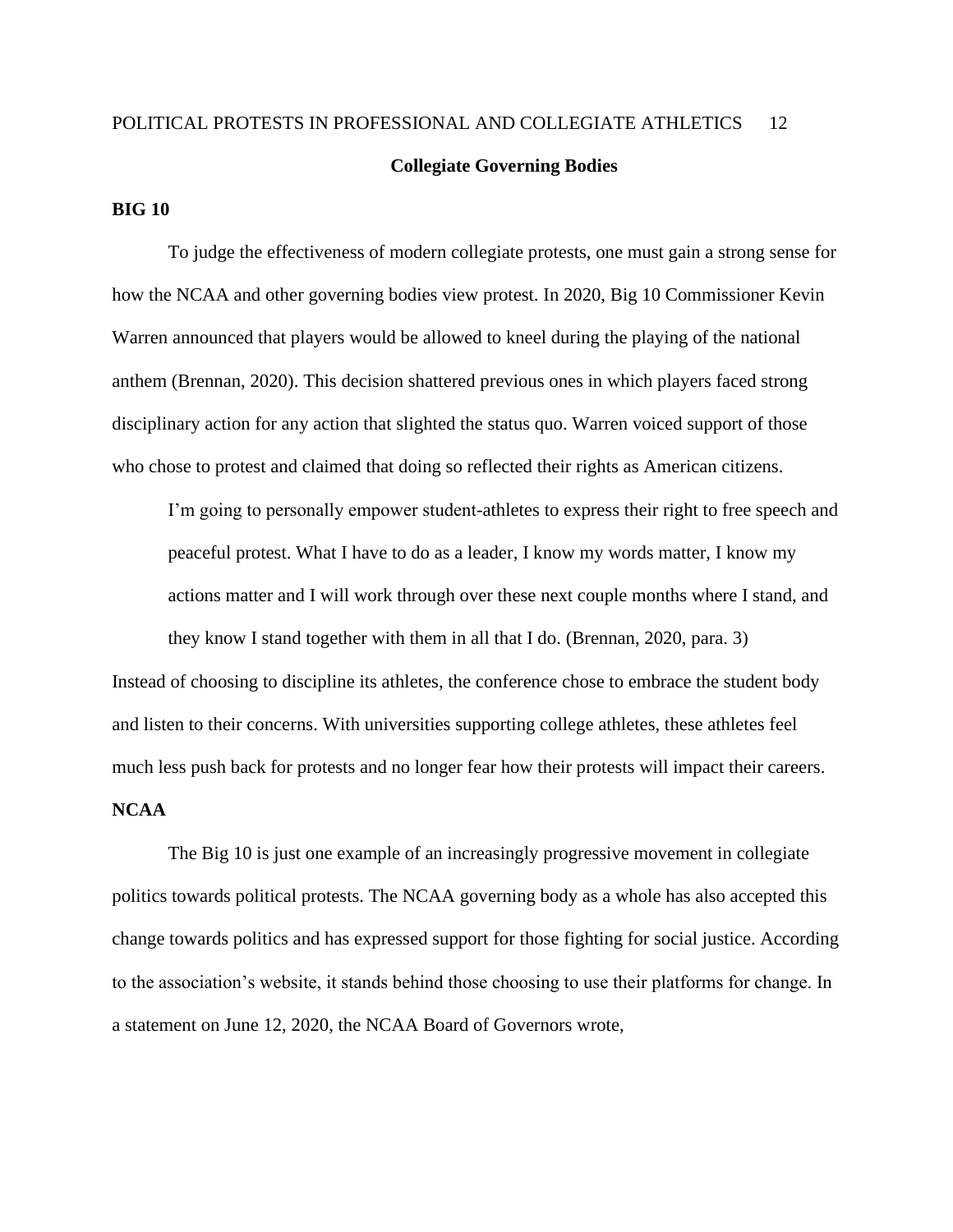President Mark Emmert and the NCAA Board of Governors recognize the important role social engagement has on driving positive societal change. The recent demonstrations following the tragic killing of George Floyd showed the world the power of protest, and student-athletes across the country were at the center of that movement. We commend NCAA student-athletes who recognized the need for change and took action through safe and peaceful protest. We encourage students to continue to make their voices heard on these important issues, engage in community activism and exercise their Constitutional rights. (NCAA, 2022)

On the website, the NCAA listed several ways in which athletes could speak out, including protests, community building, student groups and others. Clearly, the NCAA has decided against ignoring the issues and actively seeks to appease the desires of the student body.

#### **Athletes Who Do Not Comply**

As sports leagues at all different levels of competition sway to the political atmosphere, not every athlete agrees with the actions of the league. Quarterback Aaron Rodgers and NBA star Kyrie Irving are not the only athletes who have rebelled against the actions of their respective leagues. Specifically relating to national anthem protests, certain athletes do not feel comfortable kneeling for the anthem.

#### **Jonathan Isaacs**

One example of an NBA athlete who refused to bow to the pressure of kneeling for the anthem is Jonathan Isaacs. Isaacs currently plays for the Orlando Magic. During the summer of 2020, when NBA players across the league knelt during the national anthem as well as wore clothing supporting the Black Lives Matter movement, Issacs did neither (Quinn, 2020). He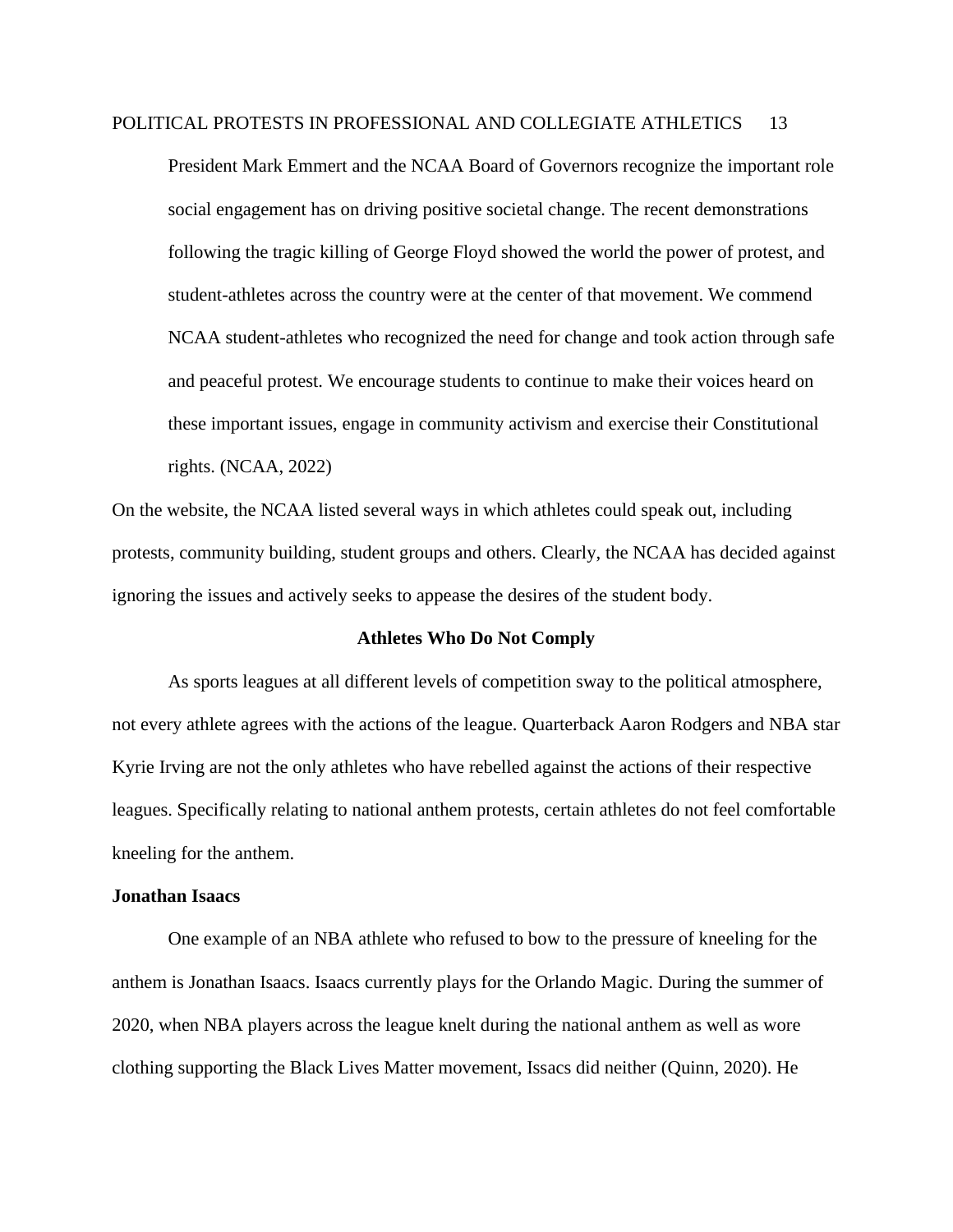instead stood for the anthem as athletes had done in the past. Isaacs, who is black, could be argued to have had as much right as any other player to kneel to protest, but he instead chose to hold true to his beliefs. CBS reported that following the game, Isaacs provided insight into why he chose to stand for the anthem. Isaacs said,

I believe that Black Lives Matter. A lot went into my decision, and part of it is, I thought that kneeling or wearing the Black Lives Matter t-shirt doesn't go hand-in-hand with supporting Black lives. (Quinn, 2020, para. 3)

Isaacs again emphasized his stance later in the interview and noted that he believed the response to the hate in the world should be from a position of faith.

I think when you look around, racism isn't the only thing that plagues our society, that plagues our nation, that plagues our world, and I think coming together on him that message that we want to get past not only racism but everything that plagues as us as a society, I feel like the answer to that is gospel. (Quinn, 2020, para. 5)

Not much was ever discussed further regarding Isaac's decision, however, it demonstrates the disagreement about politics that can occur in sports leagues. It must be considered whether athletes like Isaacs are divisive renegades that prioritize themselves over their teammates, or if they are just brave individuals holding to their beliefs. In addition, what environment is created when athletes chose to protest (or abstain from protesting) when the rest of their team does the opposite?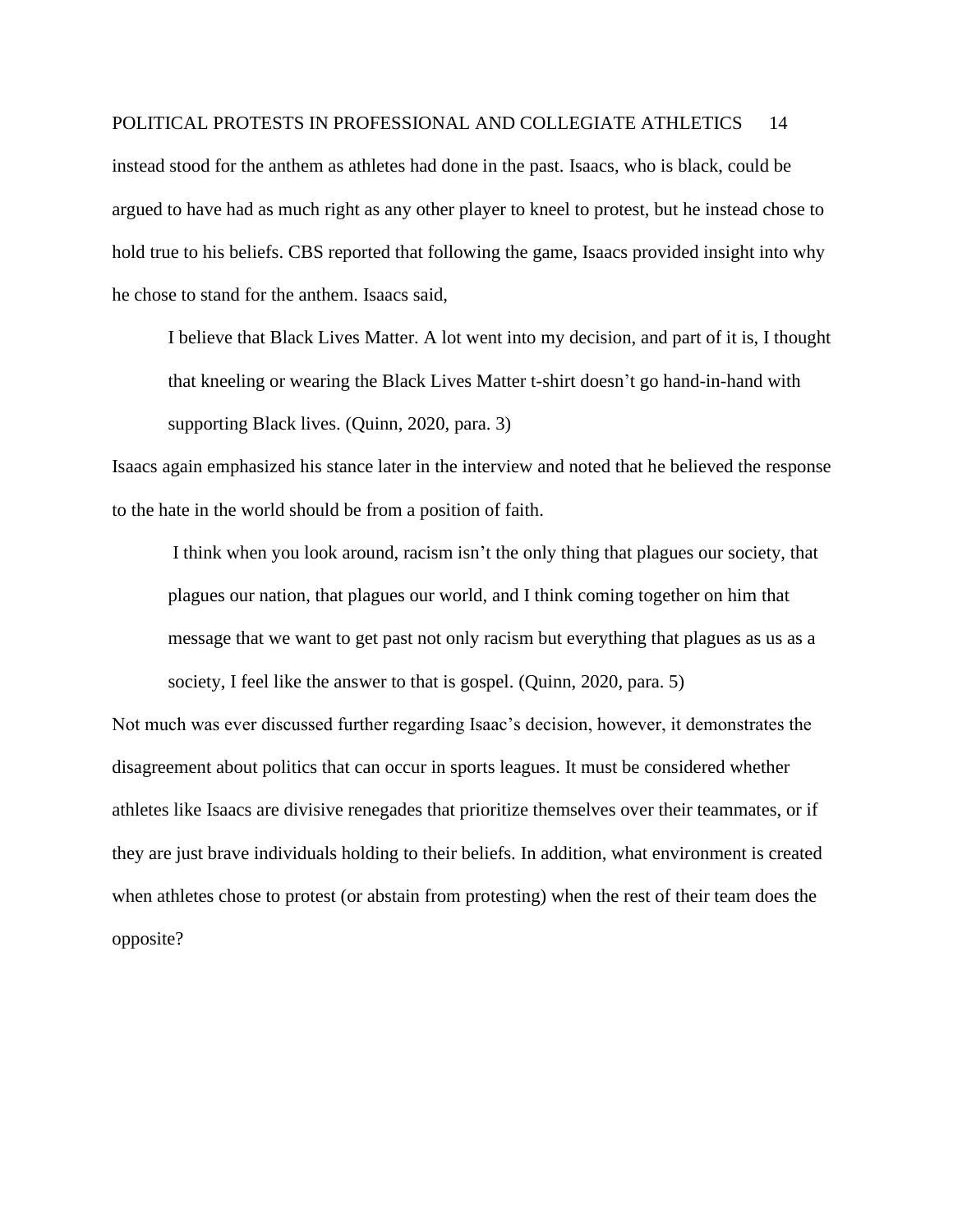### POLITICAL PROTESTS IN PROFESSIONAL AND COLLEGIATE ATHLETICS 15 **Kiersten Hening**

The question must be asked whether those who refuse to engage in political protest could face consequences for these choices. Will coaches or fellow athletes think less of their colleagues who refuse to protest or hold views that contradict the convictions of the majority?

One court case that sheds light on this potential issue involves Kiersten Hening. Hening, who spent three seasons as a soccer player for Virginia Tech, sued the university in 2021 saying that she was unfairly treated by her coach because her political views did not match those of her teammates, and because she did not feel comfortable with demonstrating during the playing of the national anthem (Canova, 2021). She alleges that her coach, Charles Adair, verbally abused her for standing for the anthem and that his treatment towards her caused her to leave the team after she was benched. Hening argued she left the team because of her unfair treatment by the coach. It should be noted that one of Hening's former teammates Alice Hammel defended the coach and stated that Hening's treatment did not result from her political views but from other factors (Barber, 2021). Since the lawsuit, little more has been said about Hening's status on the team or her lawsuit, however, the outcome of this case could dramatically impact how collegiate athletes respond to social justice movements in the future. It is possible that those who disagree with kneeling for the anthem or wearing clothing that supports the Black Lives Matter movement may be themselves targets of rebuke.

#### **Other Issues Protested**

Athletes have even begun to share personal opinions about other political issues outside of social justice. These can include a variety of issues including but not limited to vaccines, the Name Image and Likeness (NIL) debate and equal rights for genders in sports.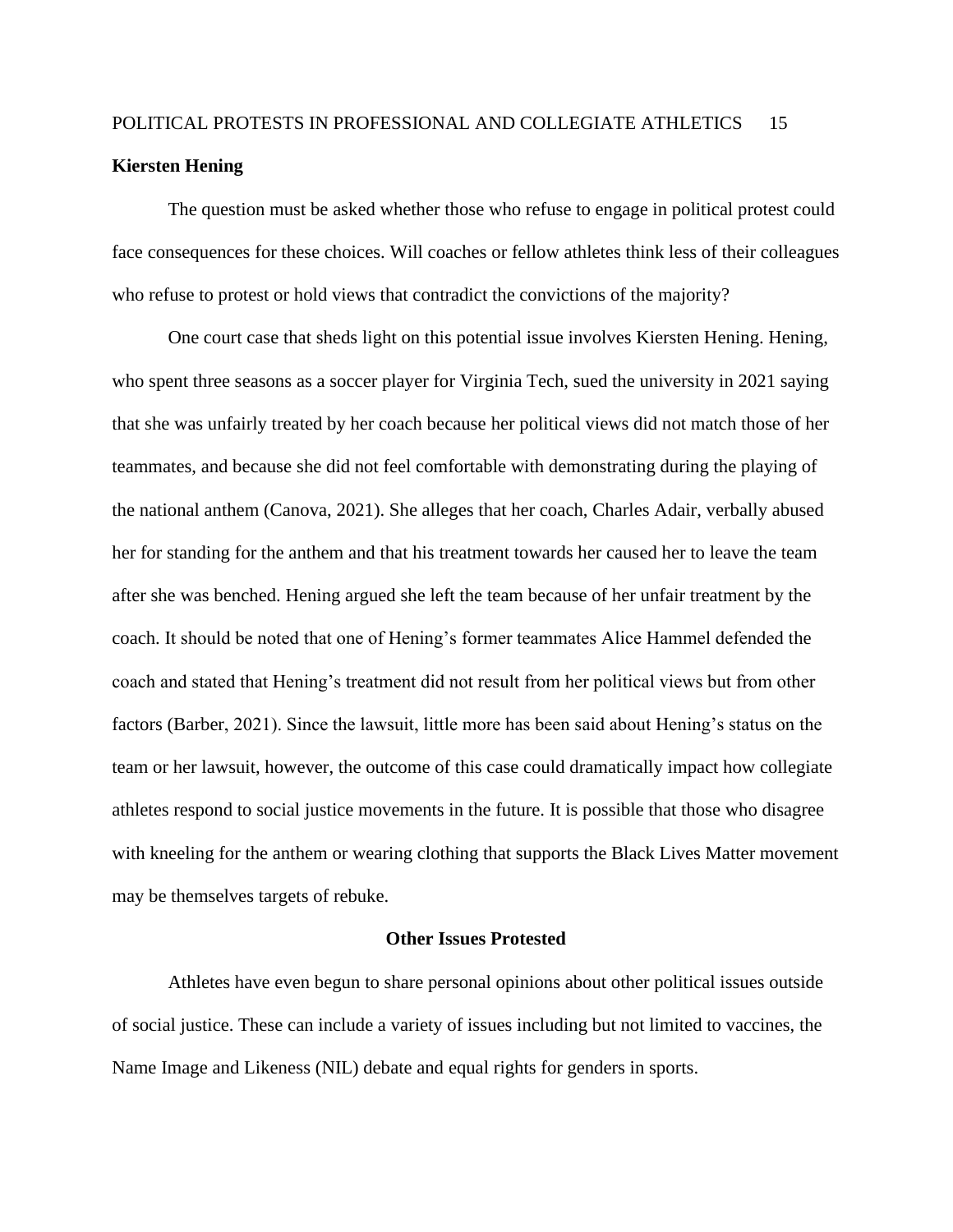One of the most relevant of nonsocial justice issues in today's America involves the coronavirus vaccines. Vaccinations, especially when required by law or organizations, have been meet with skepticism by many. Despite a heavy push by professional sports organizations in support of the vaccine, several well-known athletes have chosen to forego the vaccine, citing a lack of knowledge regarding the vaccines side effects. They instead opt to do their own research to determine whether they want the vaccine.

#### *Kyrie Irving*

In the NBA, the player making the biggest commotion about the vaccine is Kyrie Irving. Irving chose to sit out the 2021-2022 season because the New York City, the location of the home venue for his team, the Brooklyn Nets, required vaccines to compete or attend games in any capacity (Nadkarni, 2021). He decided not to get the vaccine. In late December, it was announced that Irving would be allowed to return to the team, but only in away games (Youngmisuk, 2021). This has caused many to come to Irving's defense of his freedom of his choice about body but has also caused others to act hostile towards Irving. Perhaps the best example of this can be seen from Stephen A. Smith, a sports analyst for ESPN. In an on-air segment, Smith addressed Kevin Durant, another athlete for the Nets, and stated that Irving betrayed him,

K.D., you made the wrong decision bro and here's why: because you trusted Kyrie. Kyrie Irving *betrayed* you. Flat out betrayed you. Left you hanging… Kyrie Irving is a show stopper, a box office talent, and CAN'T BE TRUSTED. I actually hope Kyrie Irving gets cut. (Glasspiegel, 2021, para. 5)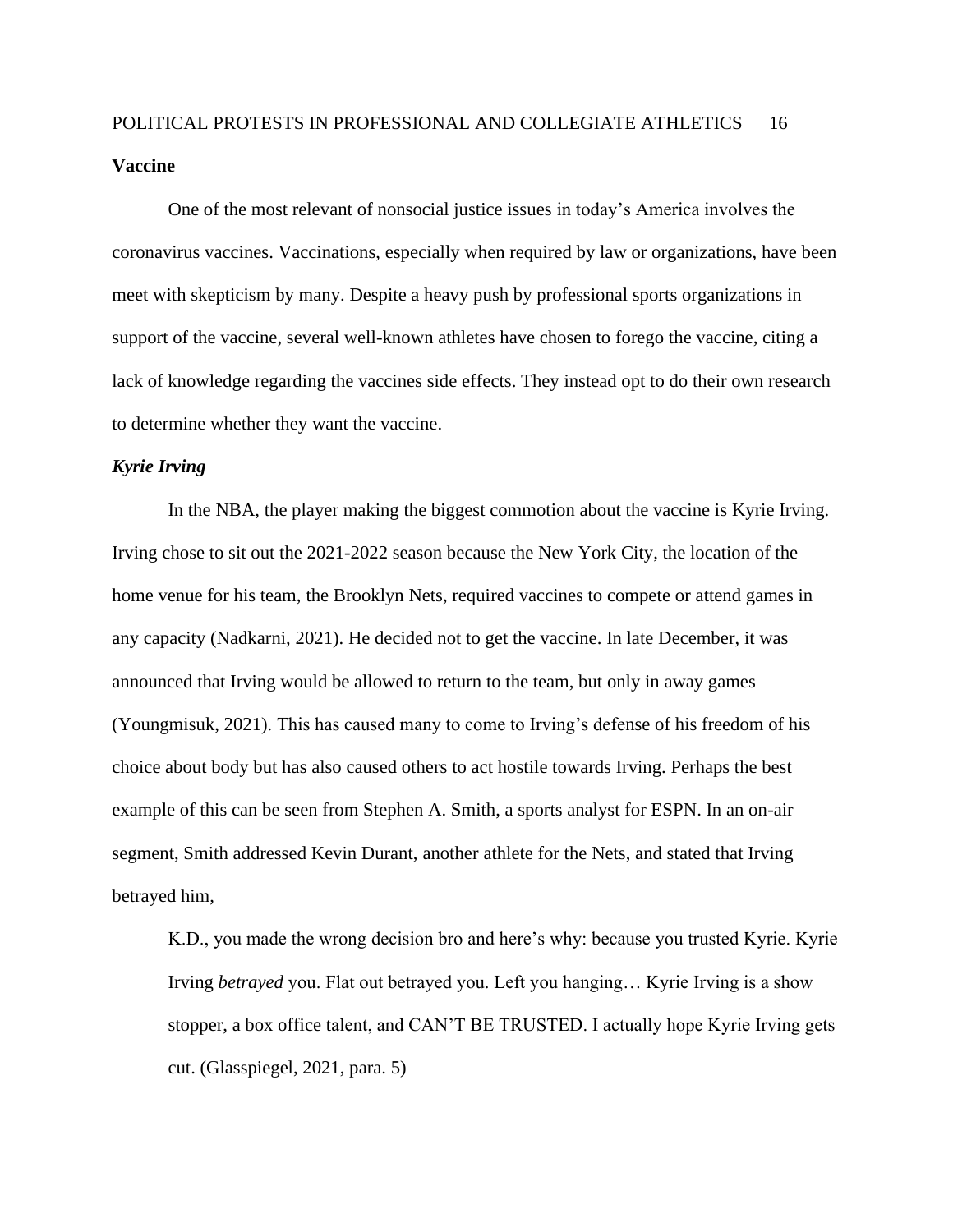Smith argued that since Kyrie would not bend to pressure to get the vaccine, he is doing a disservice to his teammates. Smith villainized Irving because Irving did not want to get the vaccine, which could have potential negative short term side effects, and little is known about its longterm complications. New York City later revoked its mandate and provided athletes with the ability to compete even if they were not vaccinated (Ganguli, 2022). Irving returned to the Barclays Center March 27 for his first home game in about 10 months.

#### *Aaron Rodgers*

Another athlete who has also spoken out against forced vaccinations is Aaron Rodgers, the current Green Bay Packers quarterback and reigning NFL MVP. As most of the NFL opted to get the vaccine for the coronavirus, Rodgers decided to instead get "immunized" through other means instead of the FDA-approved vaccine.

Look, I'm not some sort of anti-vax, flat earther. I am somebody who's a critical thinker. You guys know me. I march to the beat of my own drum. I believe strongly in bodily autonomy and the ability to make choices for your body, not to have to acquiesce to some woke culture or crazed group of individuals who say you have to do something. Health is not a one-size-fits-all for everybody. (NFL.com, 2021, para 5)

Much like Irving, Rodgers' decision has not been without its critics. One MVP voter even claimed that they would not vote for Rodgers to be the 2022 NFL MVP because of his refusal to get the vaccine (Spofford, 2022). This shows the level to which people have criticized Rodgers because of his choices.

The criticism has not stopped there and has even been demonstrated by the President of the United States. President Biden, who has long been a proponent of the vaccine, stated in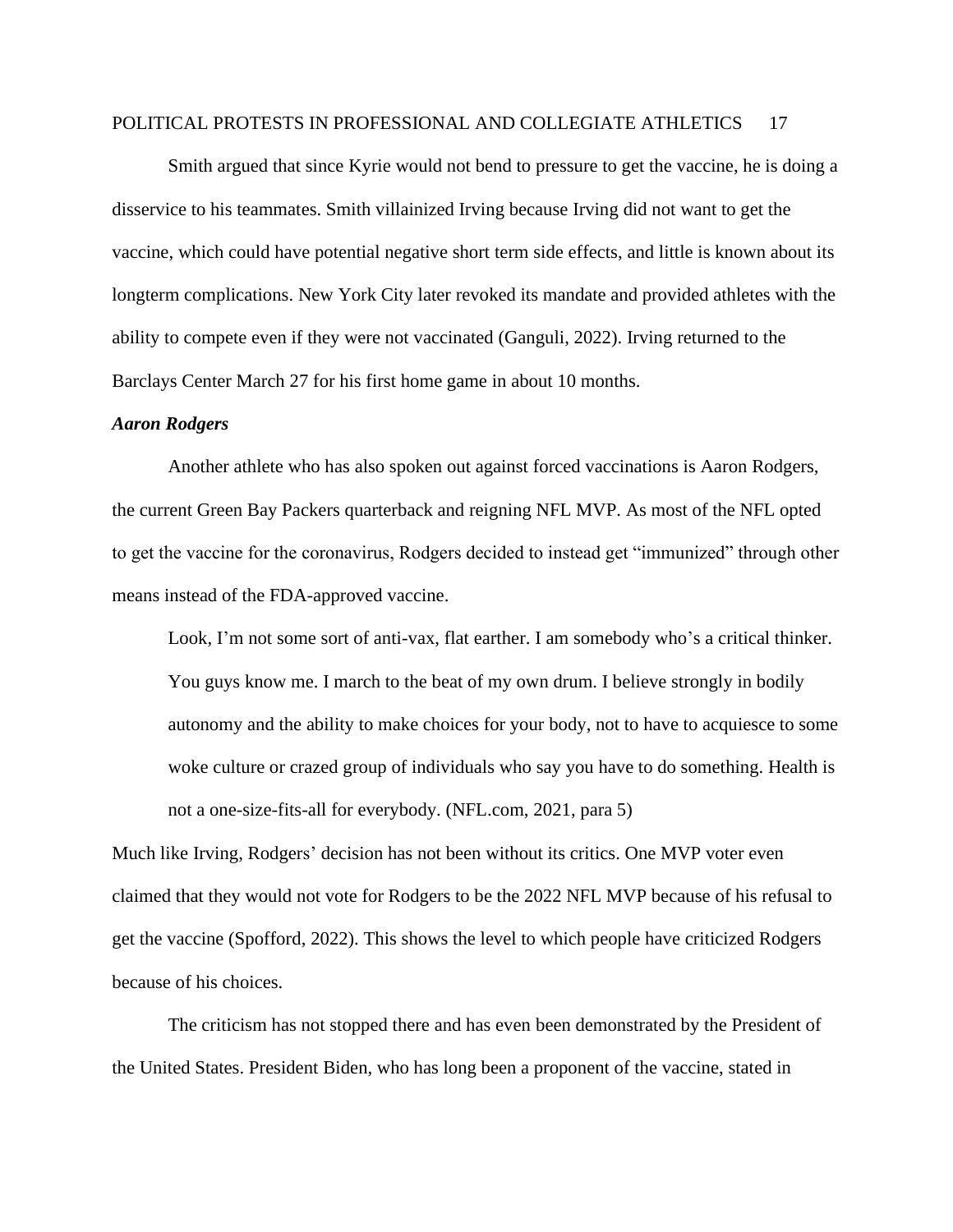December 2021 that Rodgers should get the vaccine. Rodgers responded by blasting the president (Spofford, 2022). Rodgers claimed that the vaccine had little to do with the fatality of the virus and even took a shot at the legitimacy of the administration.

But when you say stuff like that, and then you have the CDC, which—how do you even trust them? —but then they come out and talk about 75 percent of the COVID deaths have at least four comorbidities. And you still have this fake White House set saying that this is the pandemic of the unvaccinated, that's not helping the conversation. (Raskin, 2022, para. 4)

#### **NIL**

One critical issue that affects collegiate athletics is Name, Image and Likeness (NIL). The question that constantly arises in relation to collegiate athletics is whether these athletes should be allowed to accept sponsorship deals or endorsements. Some people argue that NIL provides unfair advantage to certain schools whose fan base can provide lucrative deals. Others claim it unduly places the emphasis of student-athletes to focus on athletics. A third group argues that college athletes should be allowed to profit from play on the field. Obviously, most collegiate athletes fall into this third category. During the 2021 basketball season, some athletes chose to use their platforms for change. ESPN reported that players competing in the NCAA Basketball Tournament planned to raise awareness and champion NIL through discussions as well as the spreading #NotNCAAProperty through social media (Murphy, 2021). The goals of this protest were to open opportunities for college athletes, who do not have the time for jobs, to still make money. Those calling for the reforms set a July 1 deadline for the NCAA to pave the way for these endorsements. Geo Baker, one of the athletes leading the charge during these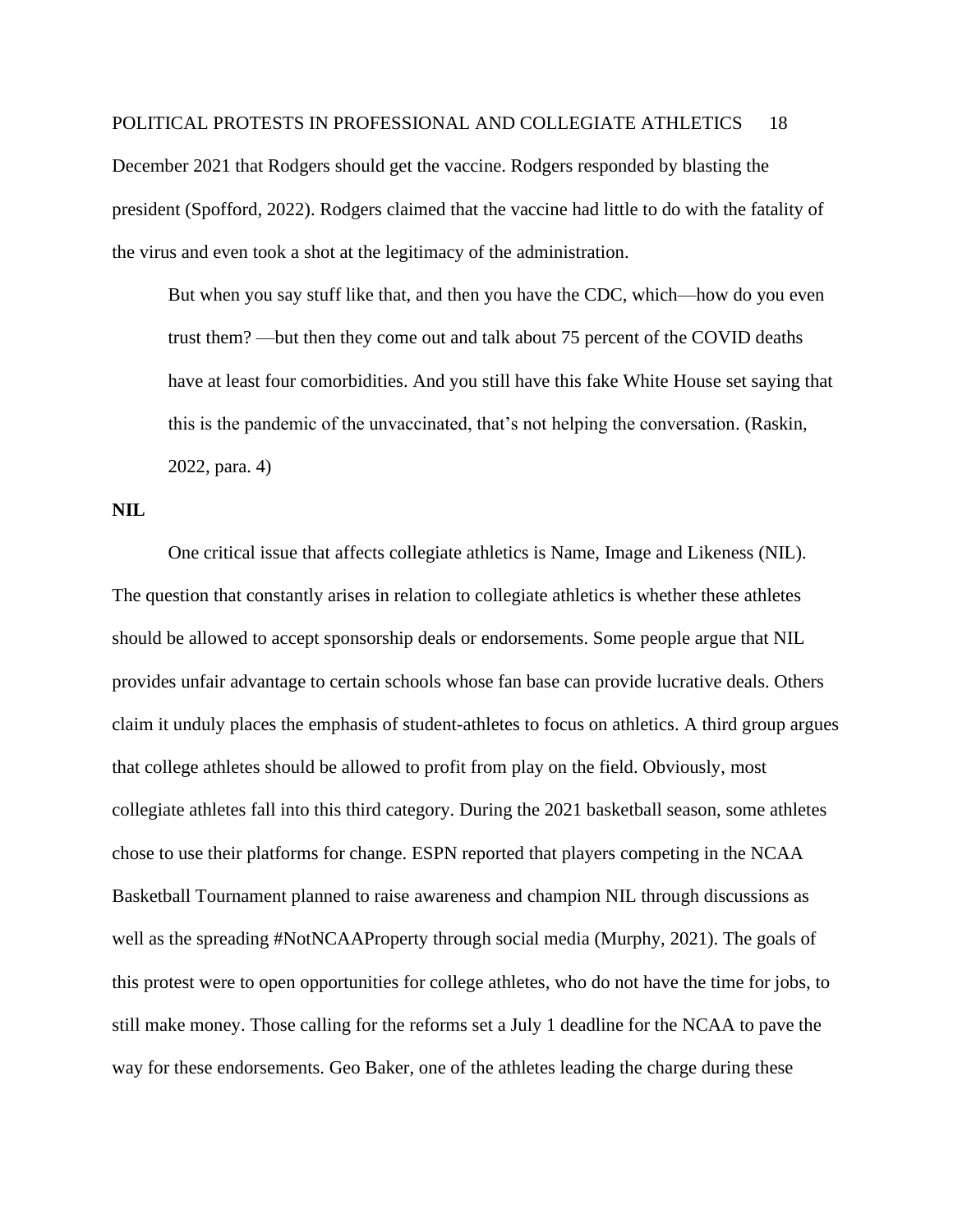protests, tweeted about the injustices relating to NIL that plague student-athletes. He stated that student athletes should be afforded the same chance for profit as other students (Baker, 2021).

The efforts seemed to pay dividends for these athletes as the NCAA finally caved to let athletes benefit from NIL. These changes went into effect in the same time frame requested by the athletes. Mark Emmert, president of the NCAA, stated the significance of the change as well as the benefit it would give to college-athletes. He said,

This is an important day for college athletes since they all are now able to take advantage of name, image and likeness opportunities. With the variety of state laws adopted across the country, we will continue to work with Congress to develop a solution that will provide clarity on a national level. (NCAA, 2021, para. 2)

This discussion will likely continue for decades to come but is an important step forward for collegiate athletes. The success of the NIL movement along with the unprecedented rights given to college athletes should bode well for athletes hoping to protest about other topics.

#### **Equal gender rights**

Yet another topic commonly discussed in the sphere of collegiate athletics is gender rights. Even though legislation such as Title IX attempts to provide playing opportunities for female athletes, some argue that these young women are still placed at a disadvantage.

During the 2021 March Madness basketball tournament, while some college basketball stars were fighting for NIL and others were kneeling for the national anthem, a third issue arose. This centered around comparisons that had been observed between the treatment of male and female athletes during the event. According to the *New York Times*, the NCAA originally provided the men's teams with state-of-the-art workout equipment, but only provided meager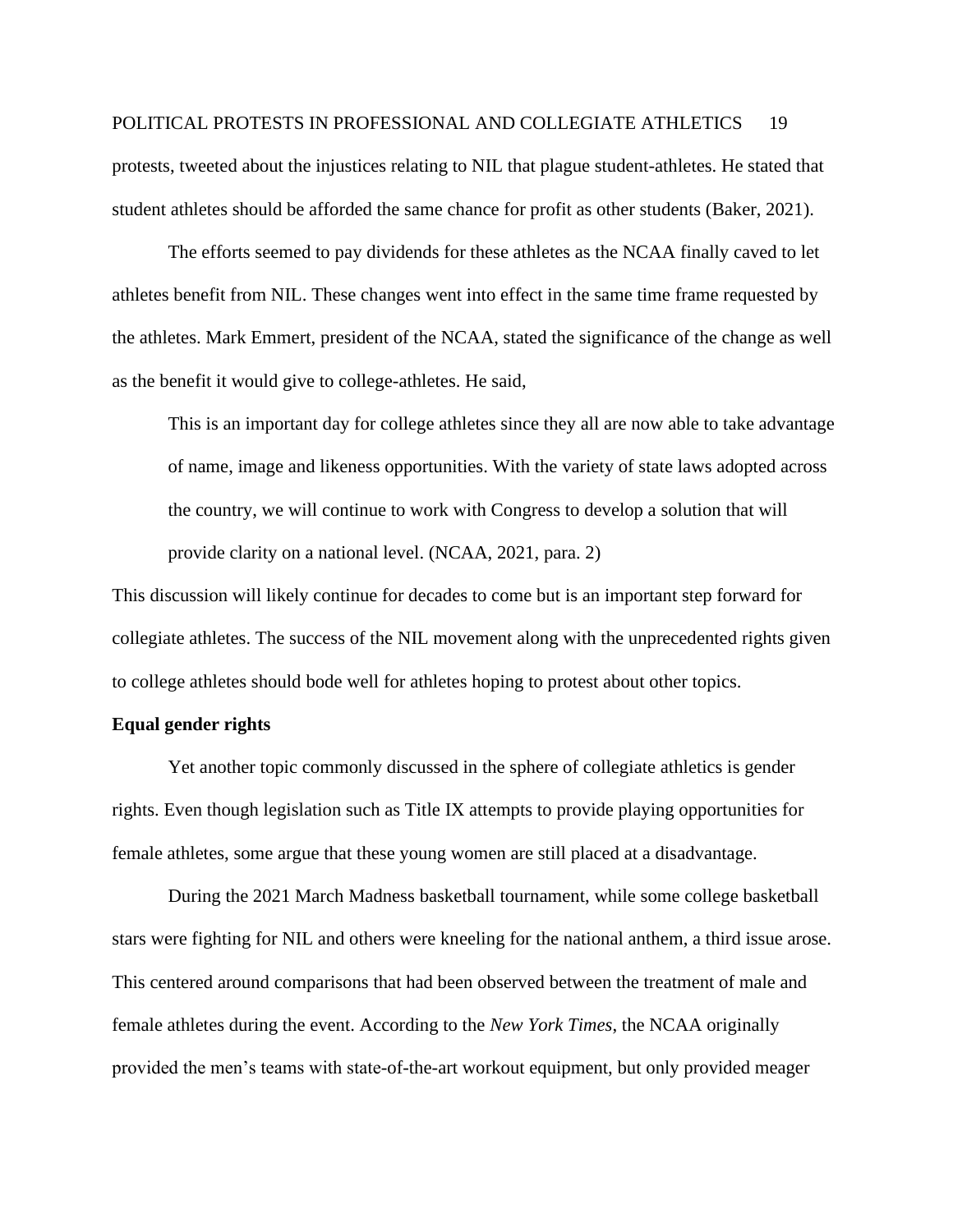exercise equipment for the female athletes (Macur & Blinder, 2021). In addition, the female athletes were given COVID tests far inferior to those given to their male counterparts. These issues obviously caused a major stir among the women's teams. Athletes as well as staff from the universities aired their complaints about the uneven treatment, which eventually led to the NCAA apologizing and seeking to make amends. This showed how merely calling out injustice can sometimes lead to positive change.

#### **Opinions of Coaches**

Athletes have a variety of individuals whom they respect and trust. This could include parents, teachers, fellow athletes and others, but perhaps the most impactful person in an athlete's life is their coach. The coach dictates the playing time that the player receives as well as determines what drills and workouts will push the player to maximum success. Because of this strong bond between athletes and their coaching staff, it must be seen how coaches themselves view protests. Michigan football coach, Jim Harbaugh, who was mentioned above, provides a tremendous example of a supportive coach, but the question must be asked whether supportive coaches are the norm or the exception. Just like governing bodies, coaches' opinions go a long way to making athletes feel comfortable speaking out.

#### **Stan Van Gundy**

With the rise of protest, different opinions have arisen from coaches on the subject. As far back as 2017, several coaches supported athletes making a stance against injustice through protests. One such coach was Stan Van Gundy, a former coach for the New Orleans Pelicans as well as several other NBA teams. Van Gundy (2017) defended those who kneel for the anthem and even commended them. Van Gundy referenced those throughout history who chose to use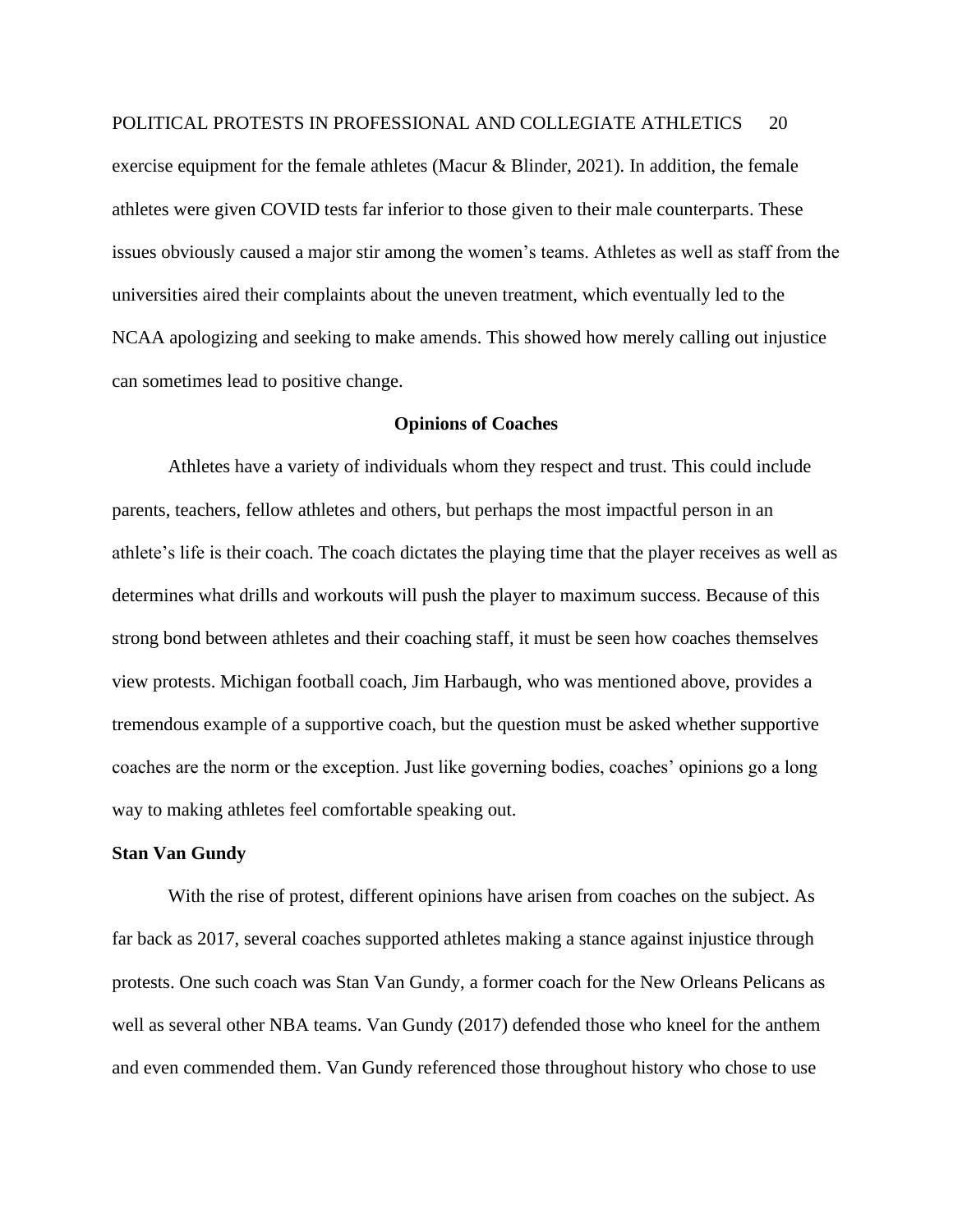sports as a vehicle for change, including Kaepernick, Carlos, Smith and others, and branded them as "patriots of the highest order" (Van Gundy, 2017, para. 6). Van Gundy said that he believed these individuals to be patriots because they had enough admiration and respect for the country to look for ways to improve it. For Van Gundy, they were patriots because they were serving the United States of America through their actions that may have seemed at first glance to be disrespectful. Van Gundy even compared these athletic protesters to the Founding Fathers and other meaningful heroes who stood up against injustice of every variety. Van Gundy said, "Those who have been at the forefront of great advances in social justice have always been willing to make significant personal sacrifices, and that group has always included athletes" (Van Gundy, 2017, para. 5). For Van Gundy, these athletes are further examples of the same type of protest that created and molded America.

#### **Dabo Swinney**

Yet, at the beginning of this new era of protest headlined by Kaepernick, not every coach agreed with using the platform to spark change. In 2016, Clemson Head Coach Dabo Swinney stated that he did not agree with athlete protests (ABC News, 2016). Swinney clarified that he would not interfere with any players on his team who chose to express their beliefs through protest but emphasized that he believed protests to be ineffective and only cause further strife. Swinney said,

I don't think it's good to use the team as a platform... But I just think there's a right way to do things. I don't think two wrongs make a right. Never have, never will. I think it just creates more divisiveness, more division. (ABC News, 2016, para. 3)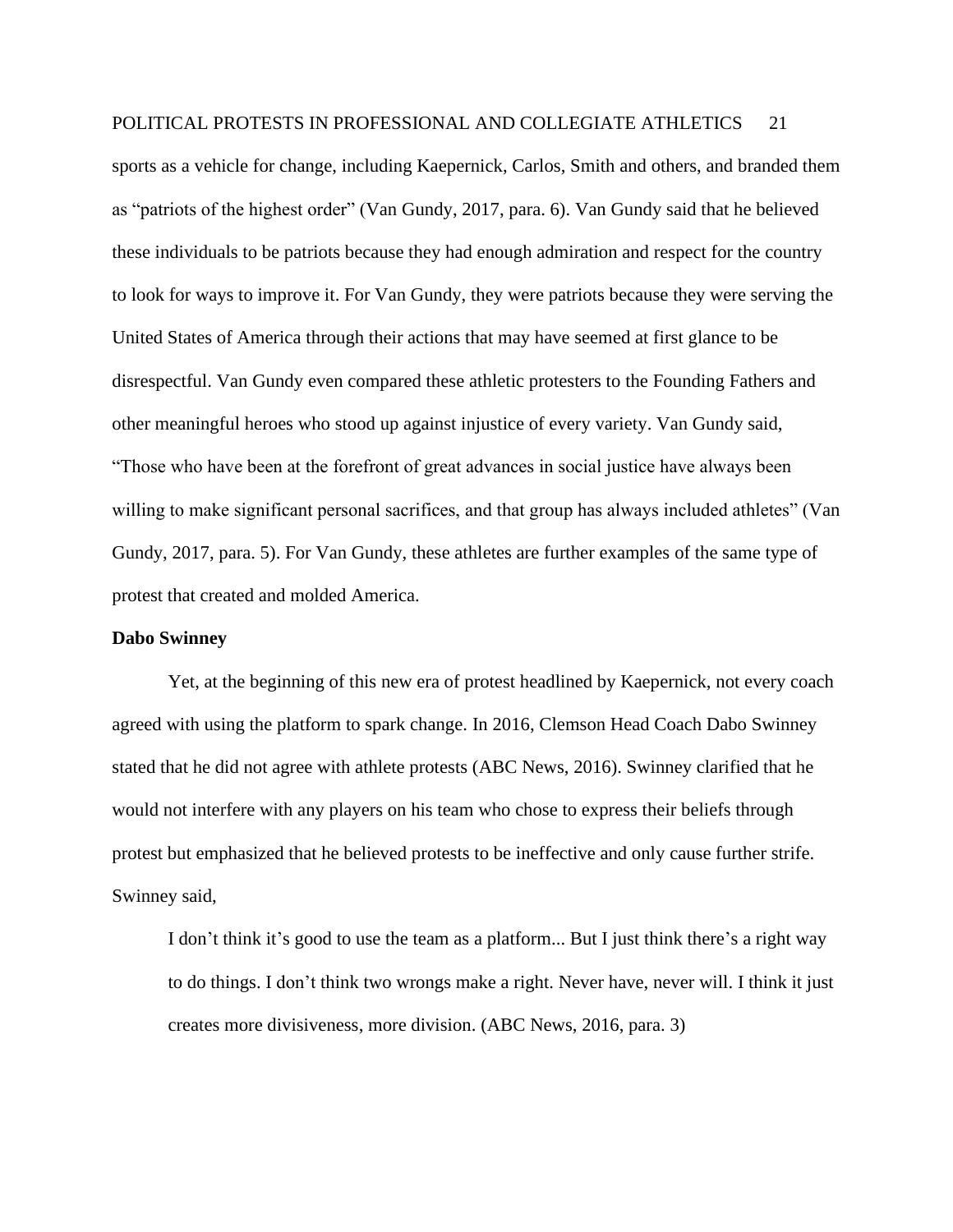Swinney again addressed this issue four years later with many of the same beliefs. He stated that he supported his athletes in their political actions, assuming those actions did not cause strife among teammates (Hale, 2020). Swinney urged his players to make their own decisions as adults. Swinney also clarified that he was willing to work for the betterment of the country but would not entangle himself in politics. Swinney's approach attempted to provide players with personal responsibility as well as the option to make personal decisions. This methodology may be influential in how future coaches address the topic.

#### **Bruce Arians**

Another coach who argued against political demonstration was Bruce Arians, head coach for the Tampa Bay Buccaneers in the NFL. Arians openly critiqued athletic protests in 2020 and claimed that they do little actual good. Arians said,

I would beg them to take action, find a cause and either support it financially or do something to change the situation, because protesting doesn't do crap, in my opinion. I've been seeing it since 1968. (Encina & Pastor, 2020, para. 9)

This comment, made during the middle of a year filled with protest, demonstrates that Arians viewed protesting as less integral than actual effort. Arians called for actual change instead of just empty protests.

#### **Coach support for NCAA athletes**

As NCAA athletes continue to consider protesting, it must be examined how these athletes think their coaches feel about it. According to the NCAA research conducted in 2020, student athletes differ in how they feel about discussing political issues with the team. The NCAA reported that 72% of male athletes and 65% of female athletes considered themselves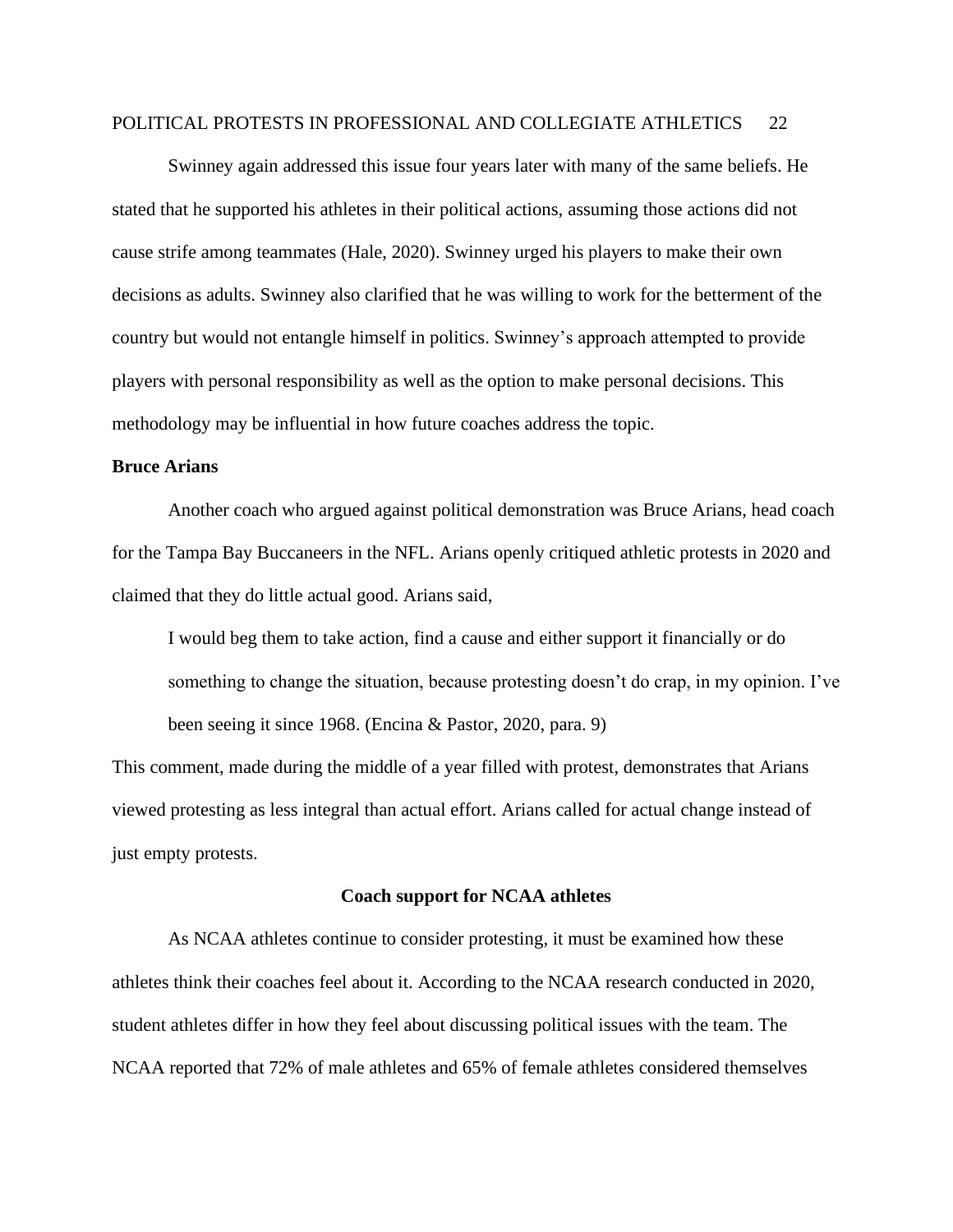comfortable talking with teammates about race (NCAA, 2022). These numbers dropped slightly when athletes were asked about discussion on the same him topic with coaches, with 56% female athletes and 63% male athletes feeling comfortable (NCAA, 2022). This demonstrates that there is no consensus on the issue among both team members and coaches and each situation must be taken on a case-by-case basis. Only time will tell if players become more willing to have political discourse among members of the team.

#### **Reasons That College Athletes Feel Emboldened**

The rise of collegiate protests in athletics forces one to ask why student-athletes have felt more power and authority to be authors of change. While past examples such as the Syracuse Eight show how college athletes have protested in the past, contemporary protests seem to take protests even a step further.

Perhaps one reason why college athletes feel the desire to lift their voices for causes is that politics have integrated themselves into every aspect of American life. As the BLM movement has continued to gain traction, minorities have risen above the injustices they claim have held them down and openly called out racial inequality. According to the research done in 2020 by the NCAA, the vast majority of athletes showed evidence of political interest. The NCAA found that 84% of college athletes described conversing about politics in the prior year (NCAA, 2022). This number did not vary between male and female athletes but remained at 84% for both (NCAA, 2022). This study also found that a significant portion of the student-athletes participated in some form of protest in the previous six months. The survey reported that 49% of black college athletes attended a social justice protest in that time frame, with 29% of Latinx and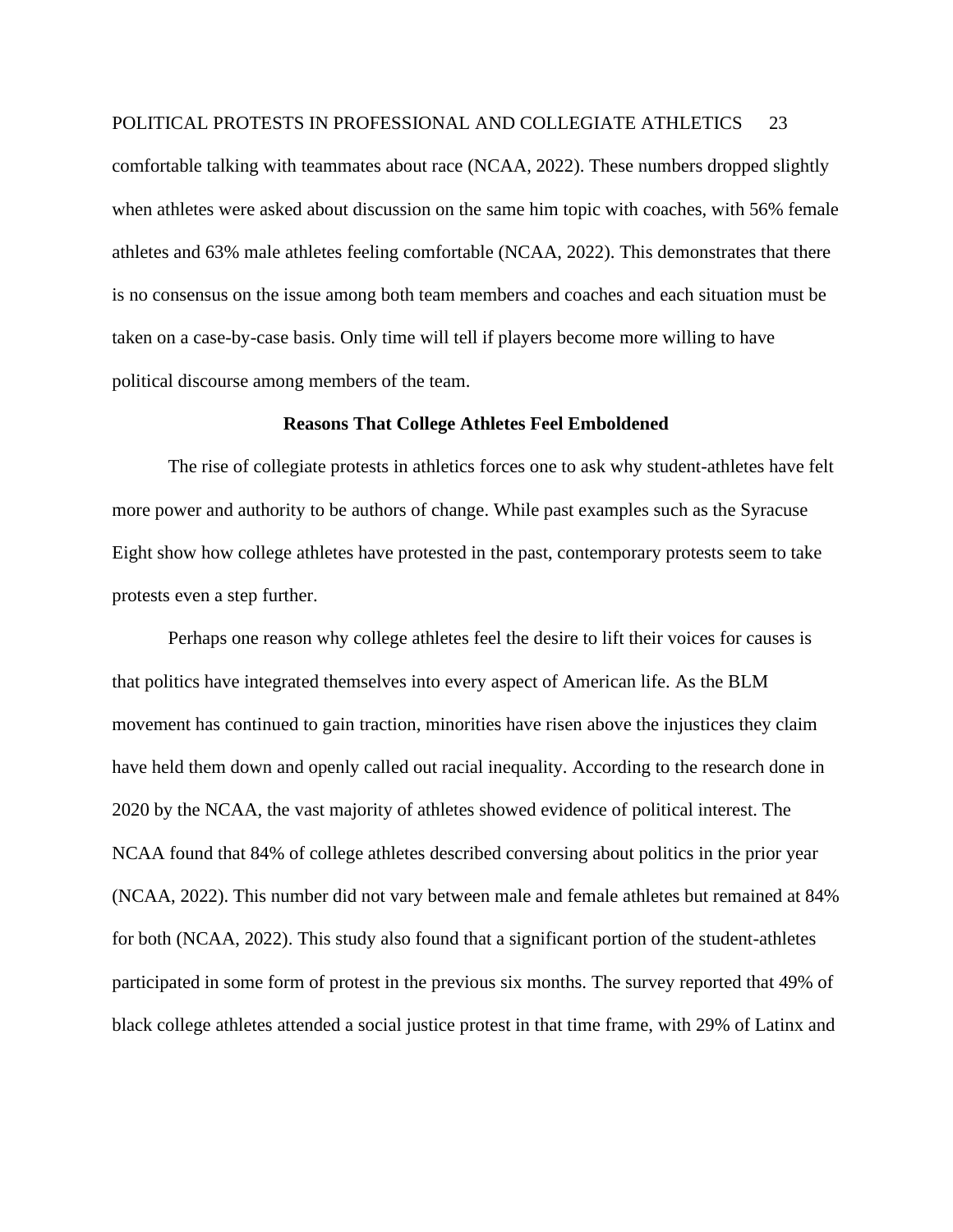23% of white respondents indicating the same (NCAA, 2022). In an increasingly politized country, it becomes more and more difficult to avoid discussing and involving oneself in politics.

Another theory for why student-athletes may participate in political discourse is that they do so to mimic their idols who have done so before them. Andrew M. Linder, a professor at Skidmore College, ascribed to this belief. He argued that athletes such as Lebron James provide a pattern for younger athletes who admire him to follow. Linder stated,

Many of the current group of college players may have grown up being inspired by not just their on-court play but also their dedication to speaking out. Consider a college freshman that was about 12 years old when LeBron James wore an 'I Can't Breathe' Tshirt in solidarity with protests of Eric Garner's death. Sports heroes' words and deeds matter. (Skretta, 2021, para. 12)

If Linder is correct, then professional athletes must recognize the impact that they have on the superstar athletes of the future. They must also be cautious to ensure that they steer young players in the proper direction because they are partially responsible for the political actions taken by their successors. Linder's claim provided further insight into the national anthem kneeling movement. Because so many athletes look to Kaepernick as a martyr who sacrificed his career for social justice, they aimed to imitate him. Kneeling spread like wildfire because Kaepernick was seen as a leader.

#### **Public Opinion on Protest**

Protesting has been a sensitive subject for several years, with some people defending those who choose to protest and others rebuking athletes who stray from the realm of sport. Several studies have been conducted to determine how the public feels about the intermingling of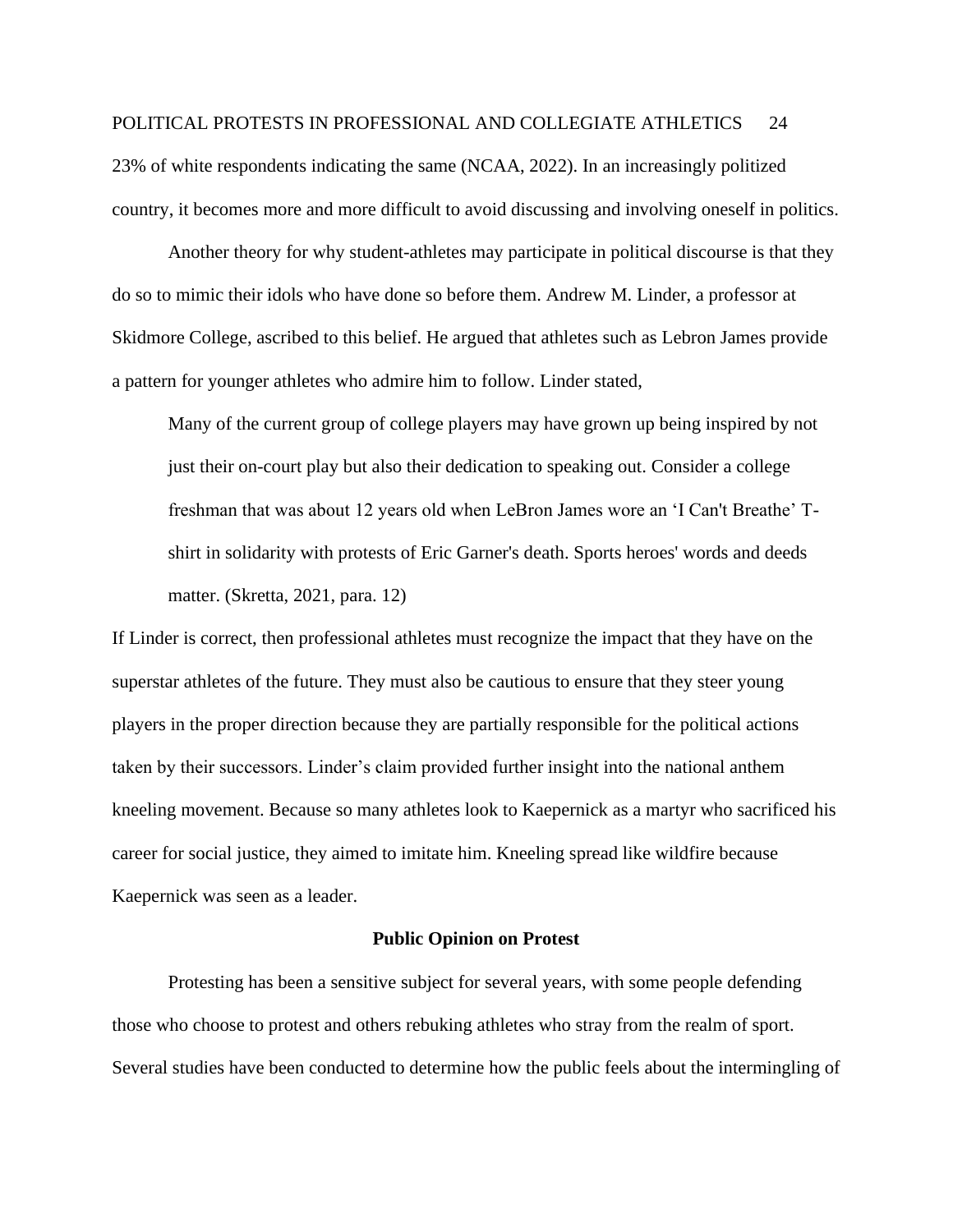sports and politics. In a 2020 survey conducted by the Washington Post, 56% of those interviewed supported athletes kneeling for the anthem while 42% opposed it (Maese & Guskin, 2020). This demonstrates the near even split of opinions on the topic. The Washington Post poll also found that 62% of those surveyed believed that athletes should be allowed to use their positions for social justice, and when focusing solely on Black Americans, this rose above 80% in agreement. The Pew Research Center found similar results in a 2019 research study in which it provided four possible answers: strongly agree, slightly agree, slightly disagree, or strongly disagree for respondents to describe personal opinions on athletic protest. In that study, 62% believed that it was at least slightly reasonable for athletes to comment on politics and 35% disagreed (Gramlich, 2020). The Pew Research Center discovered that opinion on this issue depended on the age of the respondent, as well as the individual's race and political party. For adults between the age of 18-29, 74% showed at least small support for athletes expressing political beliefs. This number gradually decreased as the age of the participants increased. For the top age group, 65 and above, half of those surveyed favored it. In relation to race, 79% of black respondents were in favor of athletes involving themselves in politics, 69% of Hispanics agreed as did 56% of white adults. In relation to political parties, 80% of democrats/left-leaning independents showed some support for the athletes and 58% of republicans demonstrated at least mild opposition. Despite the fact that both of these studies show that the majority of Americans support athletes expressing political beliefs, those in opposition are no doubt a large minority.

#### **Protest Effects on League Ratings**

Because so many individuals oppose athlete protests, one must determine what affect that has on sports. In 2020, ratings for several professional sports leagues dropped. However, the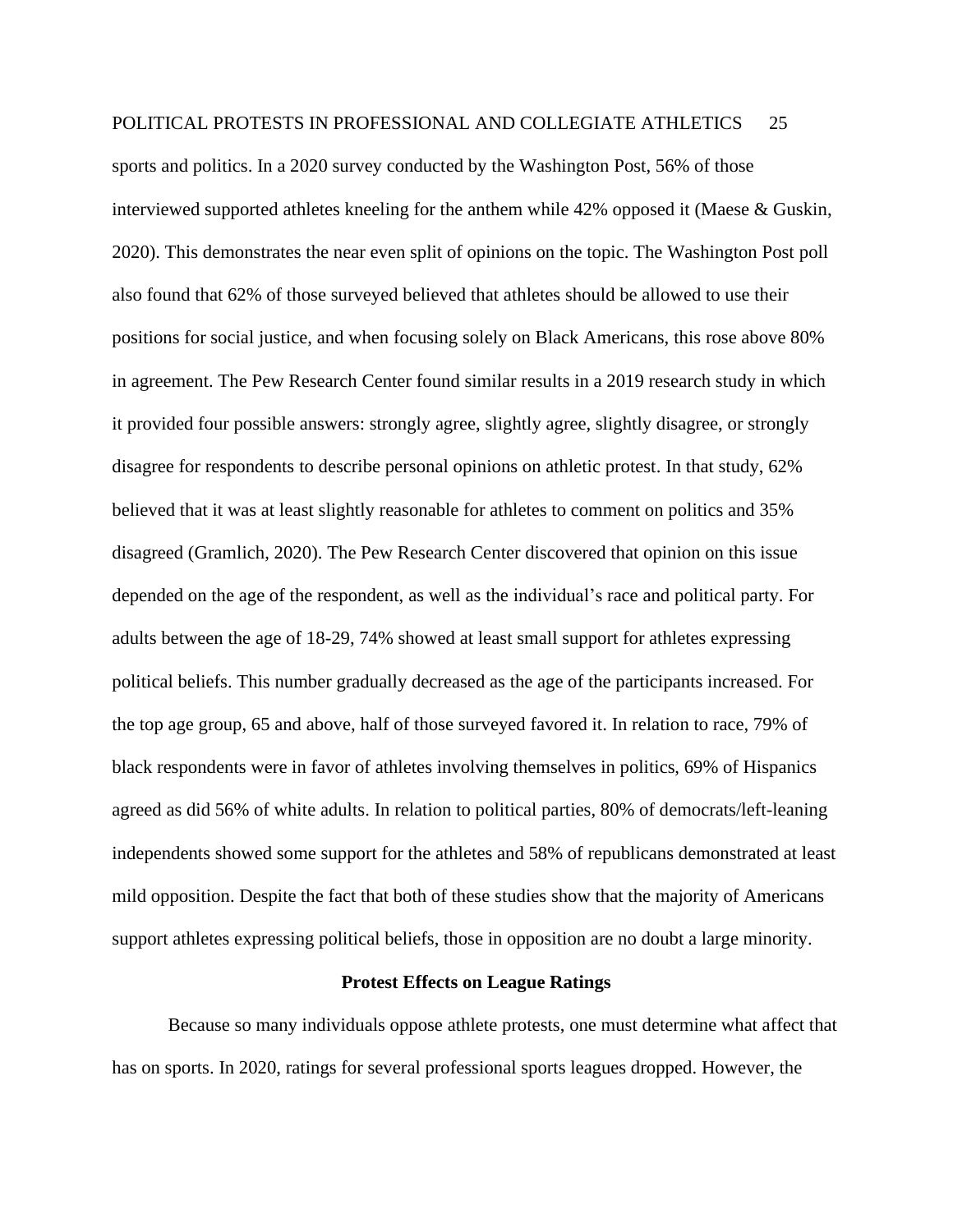reason for the drops have been debated. Sport Media Watch stated that the NBA Playoffs hosted an average of 3.04 million fans in 2020 as opposed to 4.83 million fans in 2019 (Paulsen, 2020). The 2020 Stanley Cup Finals dropped 38% in viewership from 2019 and the MLB Divisional Series viewership dropped 40% (Paulsen, 2020). Sport Media Watch argued that this was not related to the protests and was instead the result of a drop in overall television viewership the first five nights of the NBA Finals from 83.8 million in 2019 to 76.2 million viewers in 2020 (Paulsen, 2020). While television overall reflected less viewership, cable news networks gained viewers. According to Sport Media Watch, the three largest cable news network's viewership rose from 3.8 million in 2019 to 8.4 million in 2020 during the NBA Finals (Paulsen, 2020). So, not only did the NBA Finals face a lower television viewership than in years prior, but also faced increased competition against news networks.

While Sport Media Watch denied political protesting as impacting sport viewership, others disagree. Valerie Richardson (2018) cited a UBS Securities analysis from the 2017 NFL season that studied why fans stopped watching football. The study found that 50% of those who stopped did so because of the national anthem protests. This survey, while insightful, could be considered outdated and a more current survey would provide further clarity on the subject.

#### **Respect is Paramount**

Political protesting in sports is not a new issue and is one that will no doubt continue to be debated. Perhaps the most important lesson that can be learned from this topic is a willingness to listen to opposing viewpoints. While people may disagree on political protests and their effectiveness, ultimately the priority should be respect for others. No matter where one falls in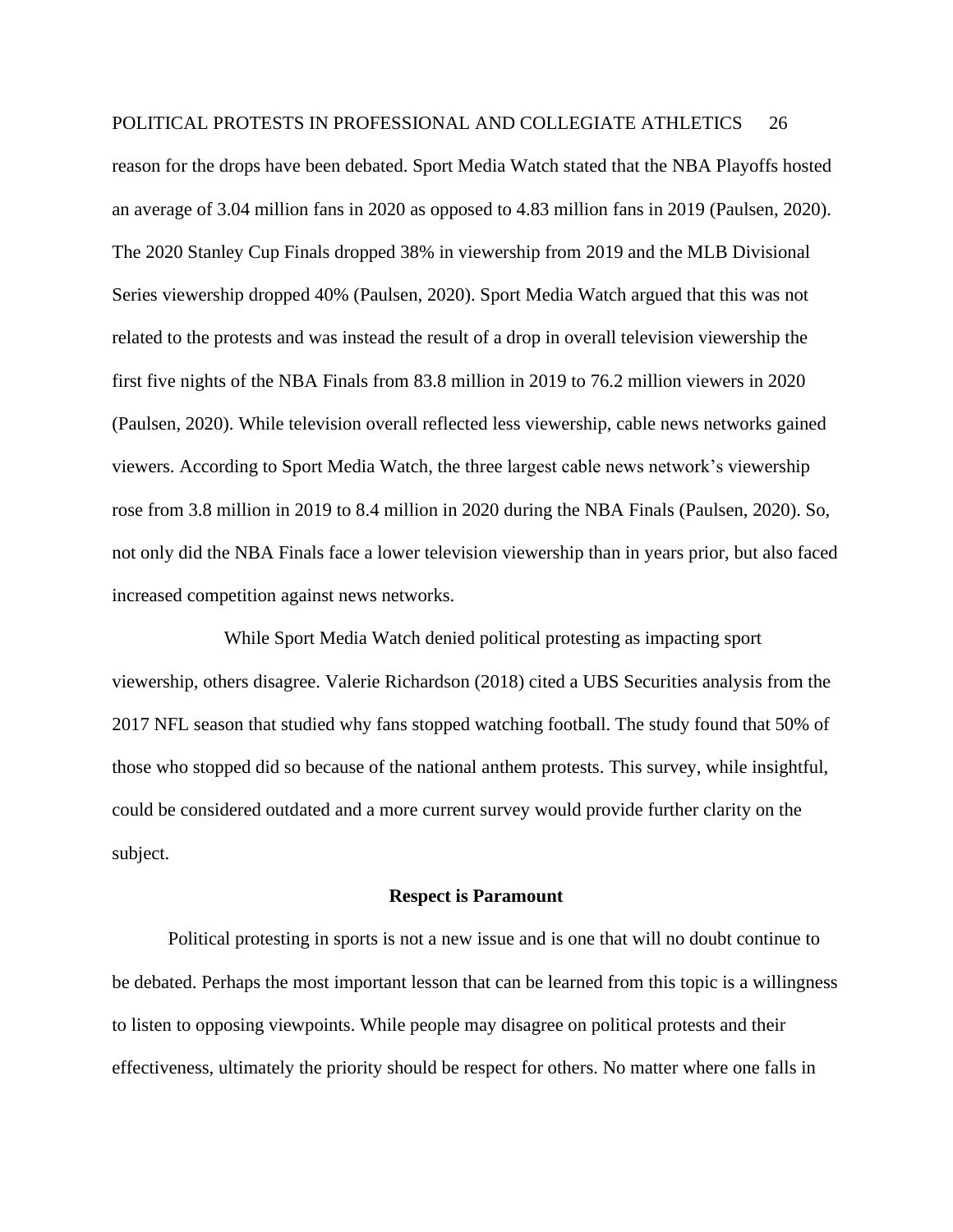POLITICAL PROTESTS IN PROFESSIONAL AND COLLEGIATE ATHLETICS 27 the debate, every individual should listen to the opinions of others in order to expand and challenge his own beliefs.

#### **Conclusion**

As the athletic and political spheres continue to intersect, so will the debate on whether these actions should be allowed. These protests manifest in a variety of ways and do not limit themselves to only one issue. The question remains, should athletes, whether professional, collegiate or otherwise, be allowed to protest as they see fit? This is a question that people should examine for themselves. This complex topic will continue to be fleshed out in the future, as the collegiate and professional athletes of tomorrow will make their own choices about whether they will protest for social justice or any other cause, or whether they will maintain a line between sports and politics.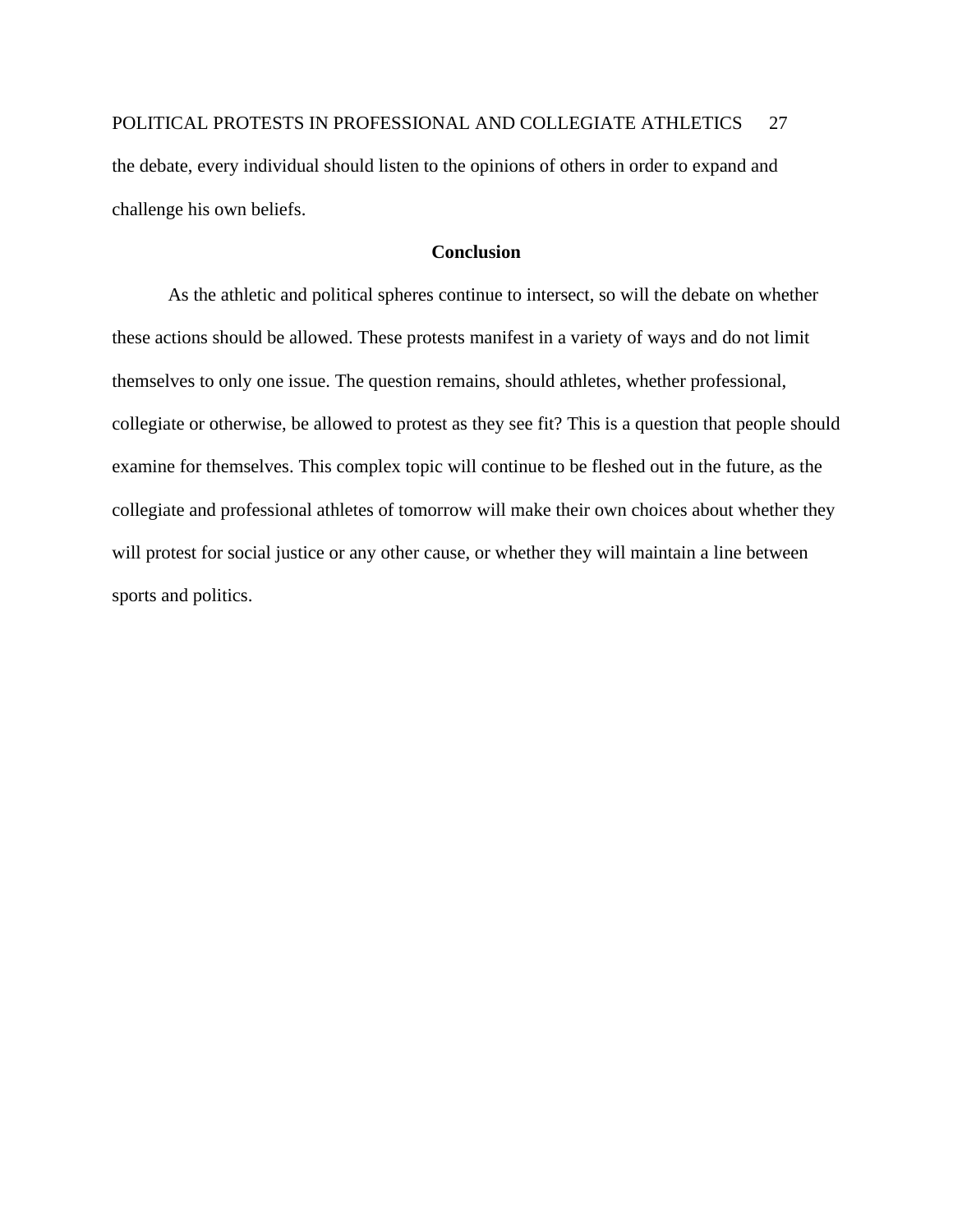- Allison, N. (2021, February 24). Republican senators to Tennessee's public colleges: Stop athletes from kneeling during national anthem. *Nashville Tennessean*. https://eu.tennessean.com/story/news/politics/2021/02/23/republican-state-senatorstennessee-public-colleges-stop-athletes-kneeling-during-national-anthem/4556148001/
- Associated Press. (2021, July 23). Megan Rapinoe, Alex Morgan, soccer players take a knee in protest at Tokyo Olympics. *TODAY* https://www.today.com/news/megan-rapinoe-alexmorgan-soccer-players-take-knee-protest-tokyo-t226302
- Baker, G. (2021, March 17). *Twitter*. Twitter. https://twitter.com/geo\_baker\_1/status/1372241981150220290
- Barber, M. (2021, April 26). "This was not for her political views": Former Hokies player defends coach over handling of teammate who declined to kneel before games. *Richmond Times-Dispatch*. https://richmond.com/sports/college/this-was-not-for-her-politicalviews-former-hokies-player-defends-coach-over-handling-of/article\_a47166d7-6012- 5d05-af88-7f06a94fb4dd.html
- Bieler, D. (2019, May 15). USWNT's Megan Rapinoe says she's a "walking protest" of the Trump administration. *Washington Post.* https://www.washingtonpost.com/sports/2019/0 5/15/uswnts-megan-rapinoe-says-shes-walking-protest-trump-administration/
- Breech, J. (2022, March 25). Five curious NFL teams have called to ask about Colin Kaepernick, according to trainer. *CBS Sports*. Retrieved from https://www.cbssports.com/nfl/news/fivecurious-nfl-teams-have-called-to-ask-about-colin-kaepernick-according-to-trainer/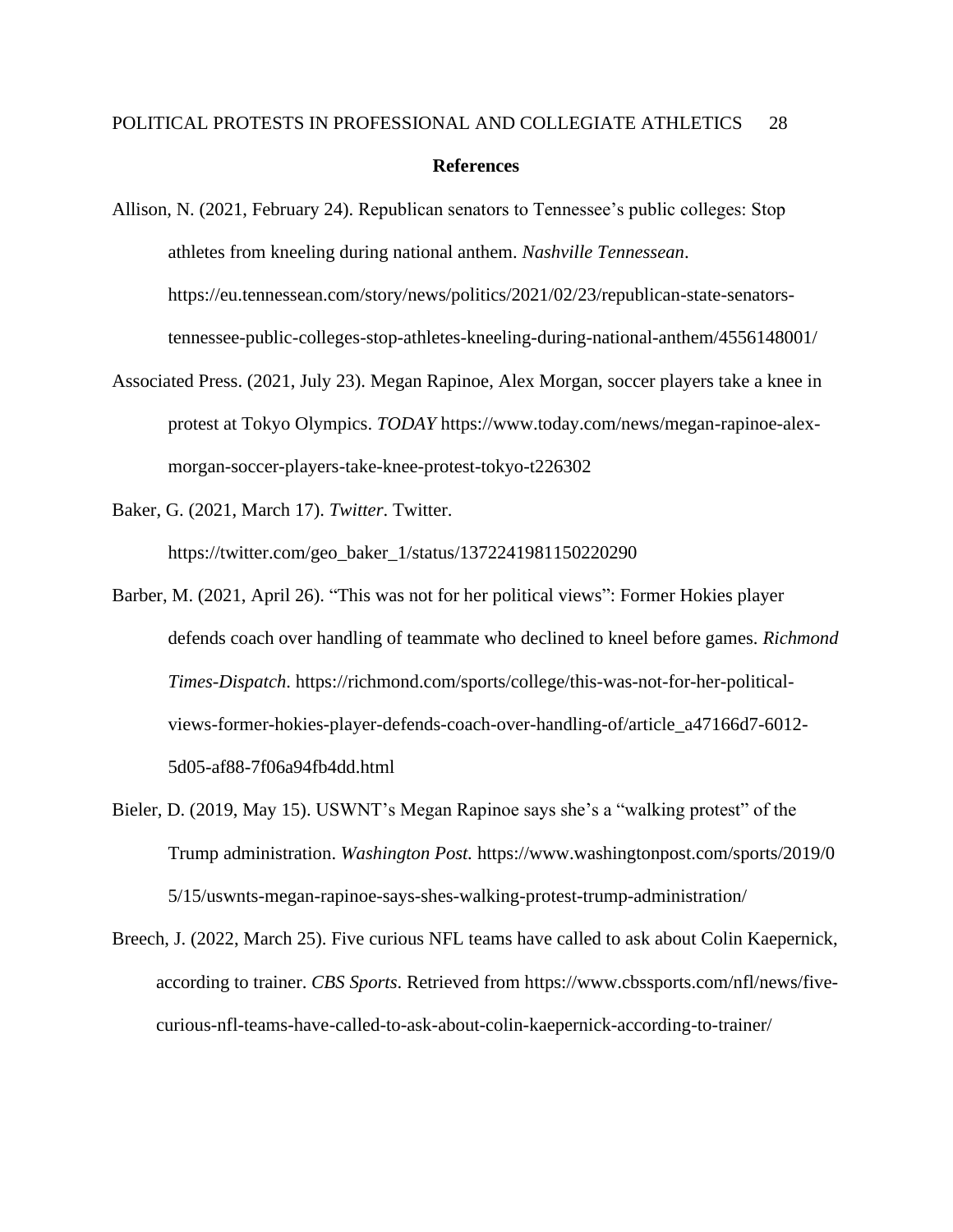Brennan, C. (2020, June 15). Big Ten Commissioner Kevin Warren: Conference athletes would be able to kneel during national anthem. USA Today. https://eu.usatoday.com/story/sport s/college/2020/06/15/big-ten-athletes-would-able-kneel-during-nationalanthem/3192606001/

Bryant, H. (2018, May). Holding court. *Mother Jones, 43*, 61.

- Canova, D. (2021, April 23). Kiersten Hening: I was forced off college soccer team after refusing to kneel. *New York Post.* https://nypost.com/2021/04/23/kiersten-hening-i-wasforced-off-college-soccer-team-after-refusing-to-kneel/
- Carlisle, J. (2021, February 27). U.S. Soccer repeals policy requiring players to stand for anthem. *ESPN*. https://www.espn.com/soccer/united-states-usa/story/4325294/us-soccer-repealspolicy-requiring-players-to-stand-for-anthem
- Dabo Swinney says players have right to protest, even if it polarizes. (2016, September 14). *ABC News*. https://abcnews.go.com/Sports/dabo-swinney-players-protestpolarizes/story?id=42071018

Davies, R. O. (2017). *Sports in American life: A history* (3rd ed.). Wiley-Blackwell.

- Encina, E. A., & Pastor, F. (2020, August 28). Bruce Arians' comments about protests "woefully misinformed," players' association head says. *Tampa Bay Times.* https://www.tampabay.com/sports/bucs/2020/08/28/bruce-arians-comments-aboutprotests-woefully-misinformed-players-association-head-says/
- Gaydos, R. (2021, March 19). March Madness begins with players kneeling during the national anthem. *Fox News.* https://www.foxnews.com/sports/march-madness-players-kneelingnational-anthem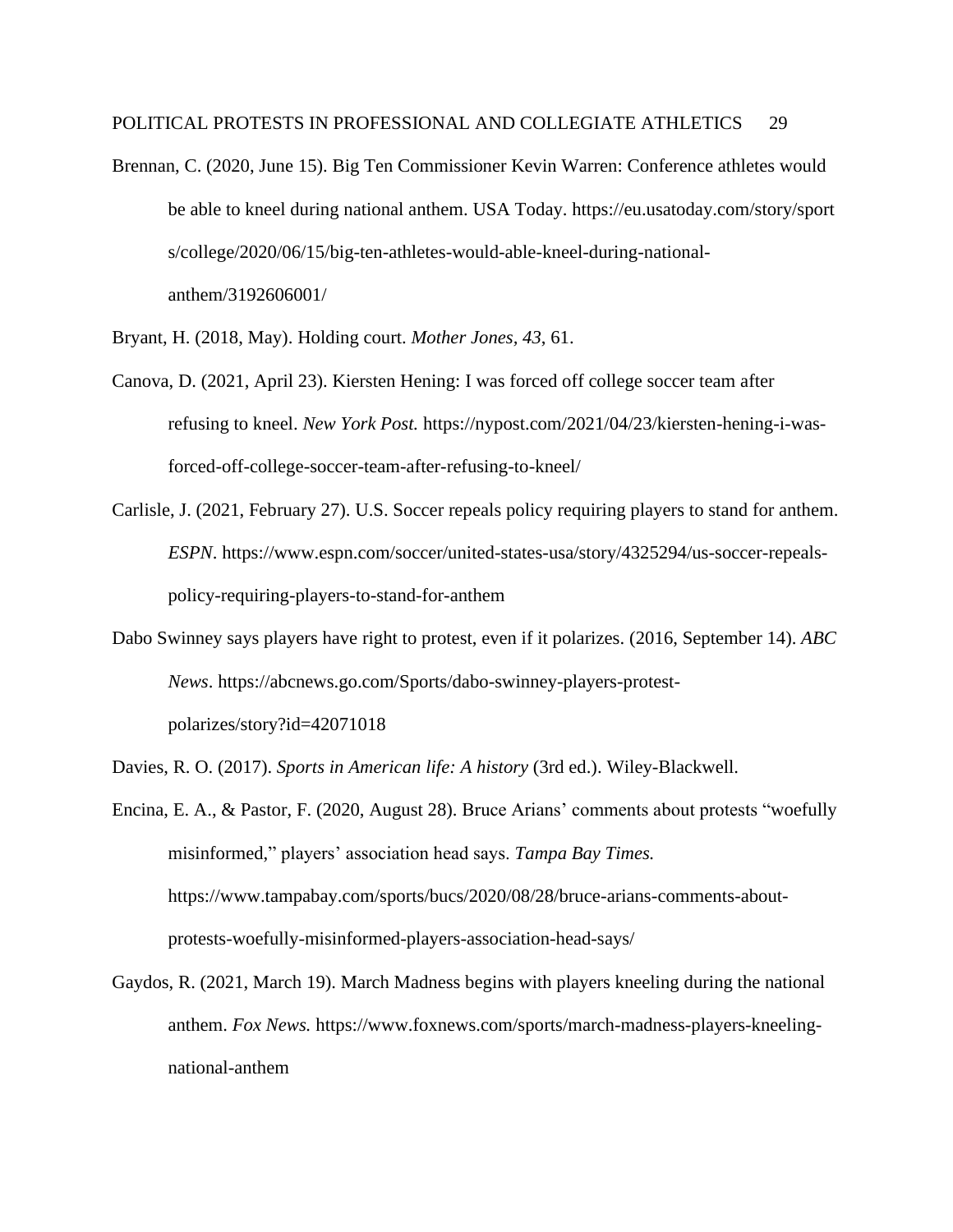- Ganguli, T. (2022, March 28). Kyrie Irving makes his Brooklyn return. *The New York Times*. Retrieved March 28, 2022, from https://www.nytimes.com/2022/03/28/sports/basketball/ky rie-irving-brooklyn-nets-return.html
- Glasspiegel, R. (2021, November 17). Stephen A. Smith goes berserk, tells Kevin Durant that Kyrie Irving "betrayed" him. *New York Post*. https://nypost.com/2021/11/17/stephen-asmith-to-kevin-durant-kyrie-irving-betrayed-you/
- Gramlich, J. (2020, May 30). Most Americans say it's OK for professional athletes to speak out publicly about politics. *Pew Research Center*. https://www.pewresearch.org/facttank/2019/10/24/most-americans-say-its-ok-for-professional-athletes-to-speak-outpublicly-about-politics/
- Hale, D. M. (2020, September 29). Clemson coach Dabo Swinney--"On board" with Black Lives Matter messages, but not politics. *ESPN.* https://www.espn.com/collegefootball/story/\_/id/30002252/clemson-coach-dabo-swinney-board-black-lives-mattermessages-not-political-organizations
- Kercheval, B. (2020, June 2). Michigan coach Jim Harbaugh joins anti-police brutality protest, marches with players in Ann Arbor. *CBS Sports.* https://www.cbssports.com/collegefootball/news/michigan-coach-jim-harbaugh-joins-anti-police-brutality-protest-marcheswith-players-in-ann-arbor/
- Lutz, T., & Paul, K. (2020, August 27). NBA joined by MLB teams in boycott to protest police shooting of Jacob Blake. *The Guardian.* https://www.theguardian.com/sport/2020/aug/26/milwaukee-bucks-boycott-nba-playoffgame-orlando-magic-jacob-blake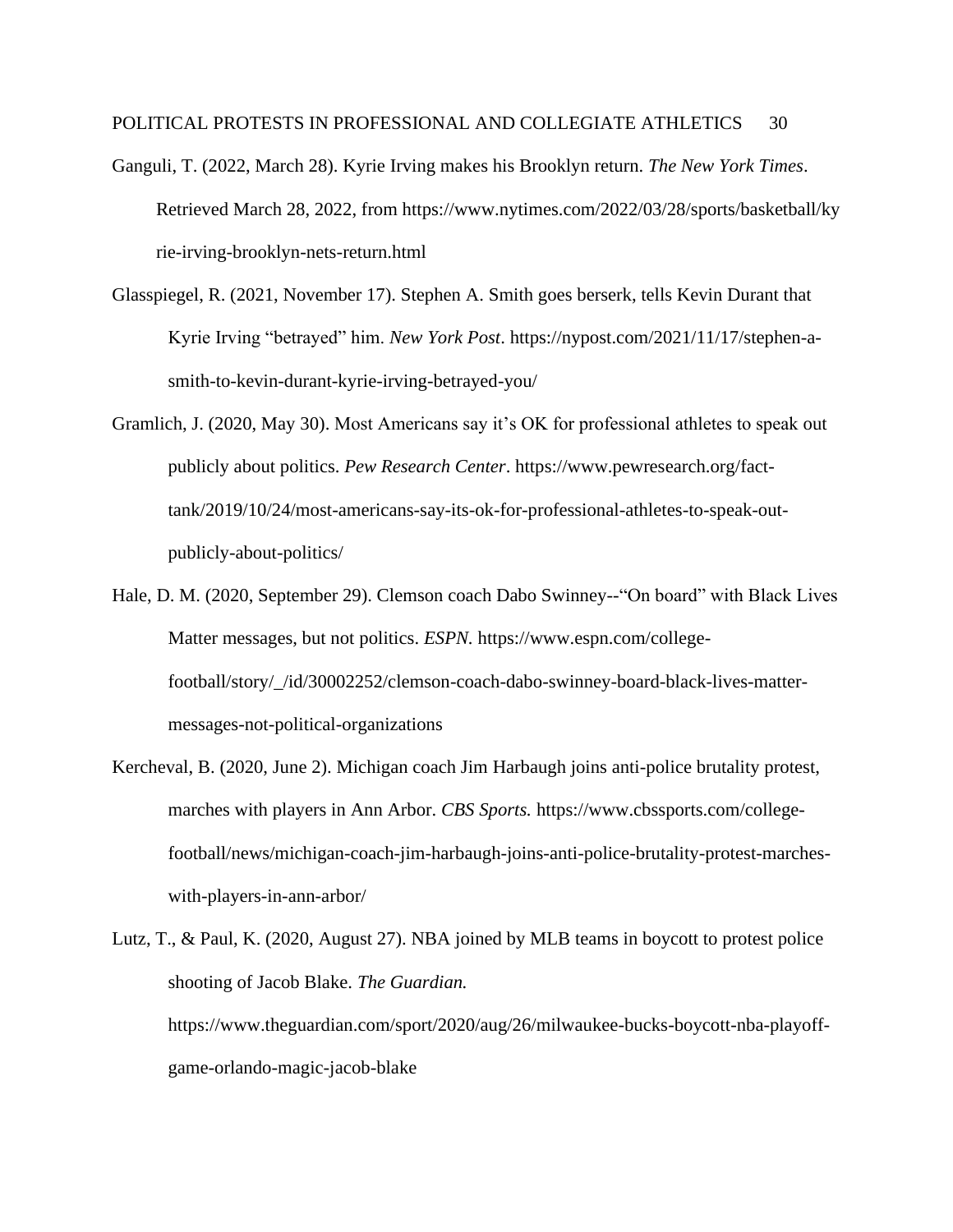- Macur, J., & Blinder, A. (2021, August 4). At N.C.A.A. tournaments, unequal facilities for women. *The New York Times.* https://www.nytimes.com/2021/03/19/sports/ncaabasketbal l/women-ncaa-tournament-weight-room.html
- Maese, R., & Guskin, E. (2020, September 10). Most Americans support athletes speaking out, say anthem protests are appropriate, Post poll finds. *Washington Post.* https://www.washingtonpost.com/sports/2020/09/10/poll-nfl-anthem-protests/
- Murphy, D. (2021, March 17). College basketball players push for NIL reform using #NotNCAAProperty message. *ESPN.* https://www.espn.com/mens-collegebasketball/story/\_/id/31082285/college-basketball-players-push-nil-reform-usingnotncaaproperty-message
- Nadkarni, R. (2021, October 12). The Nets had no other choice with Kyrie Irving. *Sports Illustrated.* https://www.si.com/nba/2021/10/12/kyrie-irving-brooklyn-nets-covid-19 vaccine
- NCAA. (n.d.). *Student-athlete activism*. Retrieved February 2, 2022, from https://www.ncaa.org/ sports/2021/7/23/student-athlete-activism.aspx
- NCAA. (2021, June 30). *NCAA adopts interim name, image and likeness policy.* https://www.nca a.org/news/2021/6/30/ncaa-adopts-interim-name-image-and-likeness-policy.aspx
- NFL. (2021, November 5). Aaron Rodgers explains decision to not get COVID-19 vaccination in first comments since positive test. https://www.nfl.com/news/aaron-rodgers-explainsdecision-to-not-get-covid-19-vaccination-in-first-comment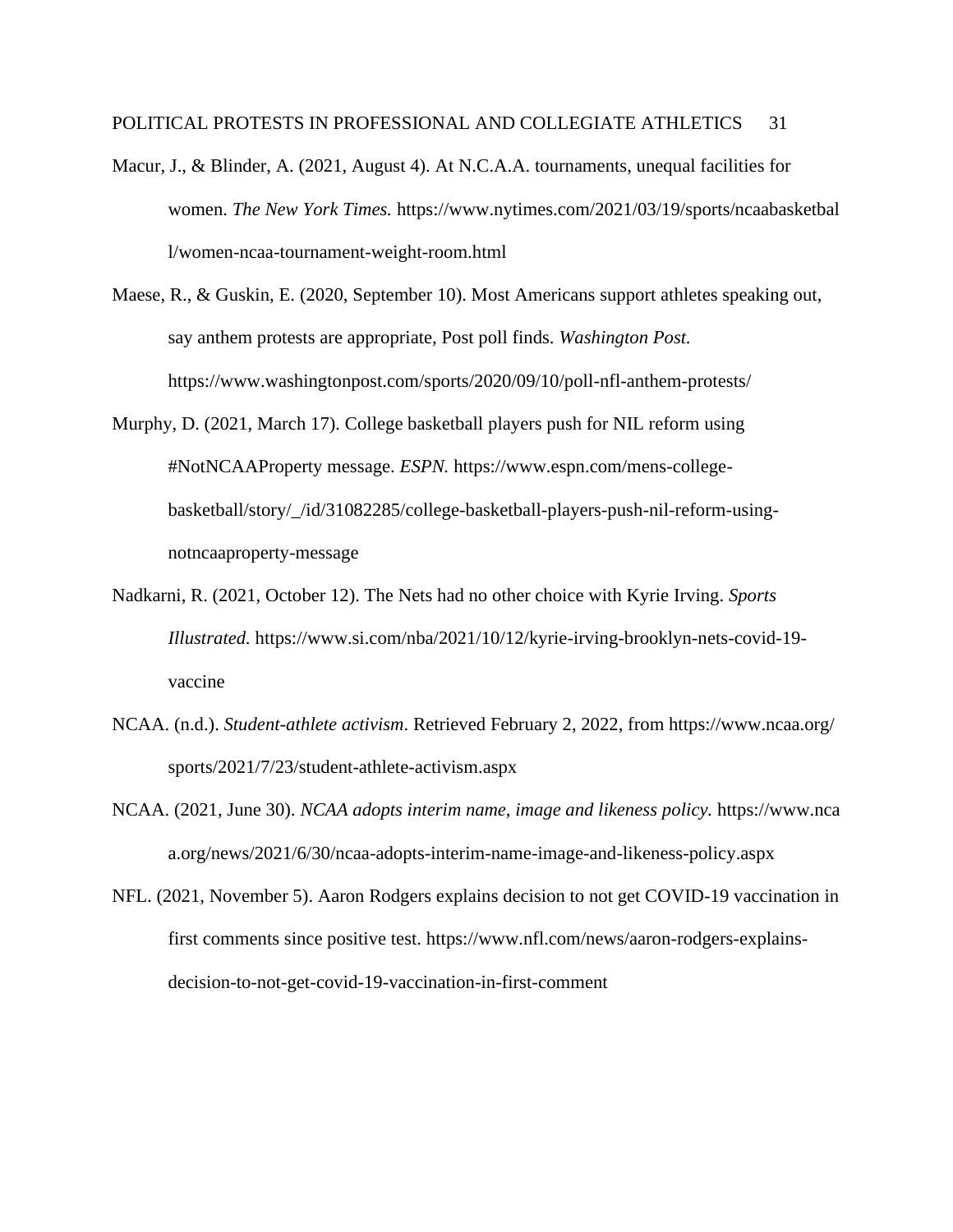- Paulsen, P. (2020, October 29). *Steep NBA playoff drop in line with broader trend.* Sports Media Watch. https://www.sportsmediawatch.com/2020/10/nba-playoff-ratings-decline-finalsrecord-low-sports-viewership/
- Quinn, S. (2020, August 1). Magic's Jonathan Isaac explains why he didn't take knee or wear Black Lives Matter shirt Friday. *CBS Sports.* https://www.cbssports.com/nba/news/magics-jonathan-isaac-explains-why-he-didnt-take-

knee-or-wear-black-lives-matter-shirt-friday/

- Raskin, S. (2022, January 23). Aaron Rodgers slams "fake White House" after Biden's vaccine joke. *New York Post.* https://nypost.com/2022/01/23/aaron-rodgers-slams-biden-afterunvaccinated-qb-joke/
- Rhoden, W. C. (2006, October 22). Syracuse honors nine players who took a stand. *The New York Times*. Retrieved February 24, 2022, from

https://www.nytimes.com/2006/10/22/sports/ncaafootball/22rhoden.html#after-story-ad-1

- Richardson, V. (2018, February 6). NFL ratings down due to anthem protests: Survey. *The Washington Times*. https://www.washingtontimes.com/news/2018/feb/6/nfl-ratingsdown-due-anthem-protests-survey/
- Ryan, S. (2020, September 9). Sports protests: Timeline of the prominent over the years. *Chicago Tribune*. https://www.chicagotribune.com/sports/ct-athlete-protests-timelineliststory-20200909-yl4x7b3hk5gkxj5wdxqwdmxfrq-list.html
- Selbe, N. (2020, August 24). Roger Goodell offers apology to Colin Kaepernick: "I wish we had listened earlier." *Sports Illustrated*. Retrieved March 9, 2022, from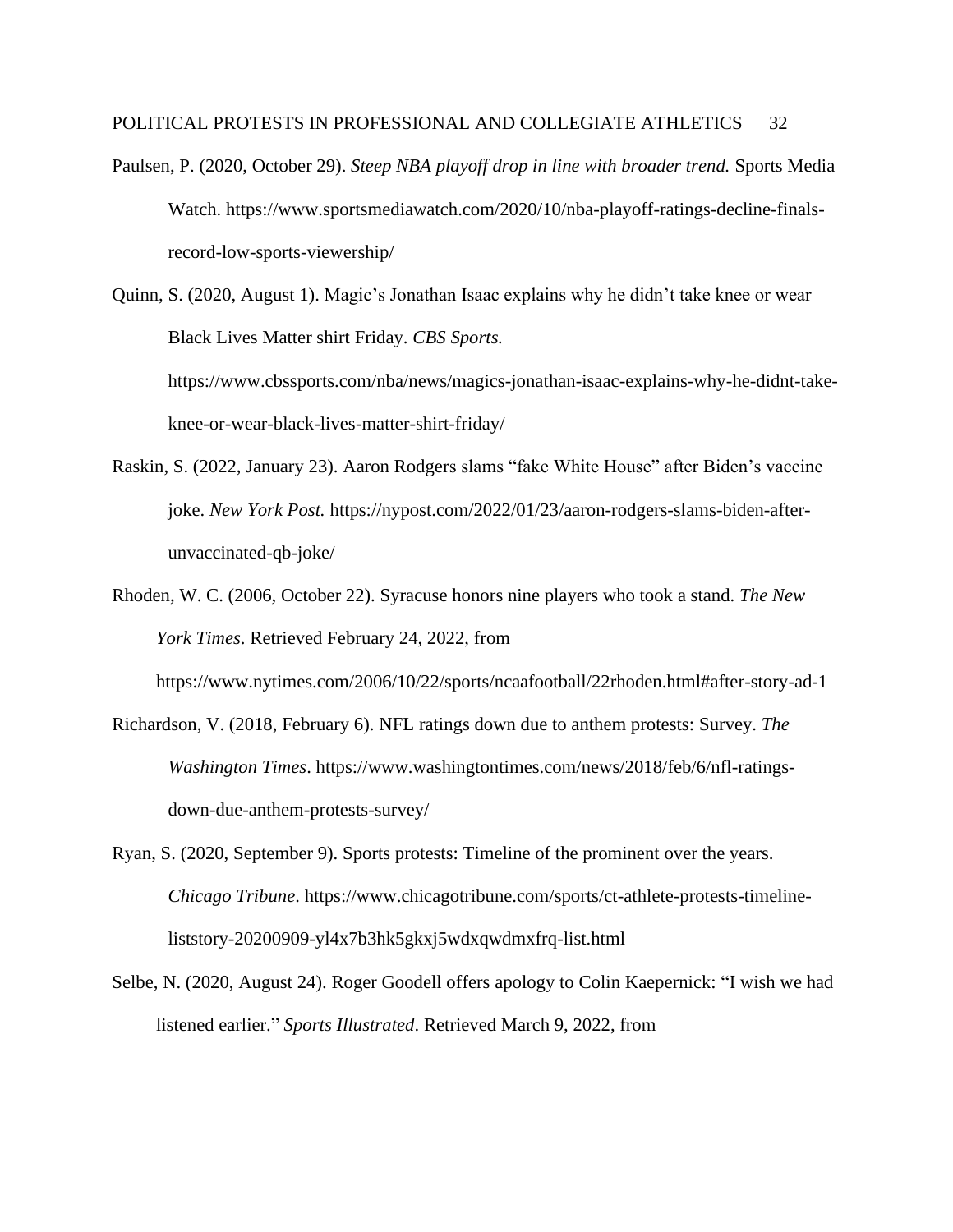- POLITICAL PROTESTS IN PROFESSIONAL AND COLLEGIATE ATHLETICS 33 https://www.si.com/nfl/2020/08/24/roger-goodell-apologizes-colin-kaepernick-nationalanthem-protest
- Serazio, M., & Thorson, E. (2019). Weaponized patriotism and racial subtext in Kaepernick's aftermath: The anti-politics of American sports fandom. *Television & New Media*, *21*(2), 151–168. https://doi.org/10.1177/1527476419879917
- Skretta, D. (2021, April 4). Pushing for change: College athletes' voices grow strong. *ABC News*. https://abcnews.go.com/Sports/wireStory/pushing-change-college-athletes-voices-growstrong-76867452
- Spofford, M. (2022, January 5). *Aaron Rodgers has pointed words for MVP voter disqualifying him due to off-field issues*. Green Bay Packers. https://www.packers.com/news/aaronrodgers-has-pointed-words-for-mvp-voter
- *Student-Athlete activism*. (2022, February 2). NCAA.

https://www.ncaa.org/sports/2021/7/23/student-athlete-activism.aspx

- Syracuse University. (n.d.). *Syracuse 8*. Syracuse University Athletics. Retrieved February 2, 2022, from https://cuse.com/sports/2020/9/16/the-syracuse-8-legacy.aspx
- Trump: NFL should "fire or suspend" players who kneel during anthem. (2017, September 24). *USA Today* https://eu.usatoday.com/story/sports/nfl/2017/09/24/trump-nfl-should-firesuspend-players-who-kneel-during-anthem/697680001/
- Tucker, H. (2018, June 5). President Trump cancels White House invitation for Super Bowl champion Eagles. *USA TODAY*. https://eu.usatoday.com/story/sports/nfl/eagles/2018/06/ 04/donald-trump-cancels-eagles-white-house-visit/671446002/